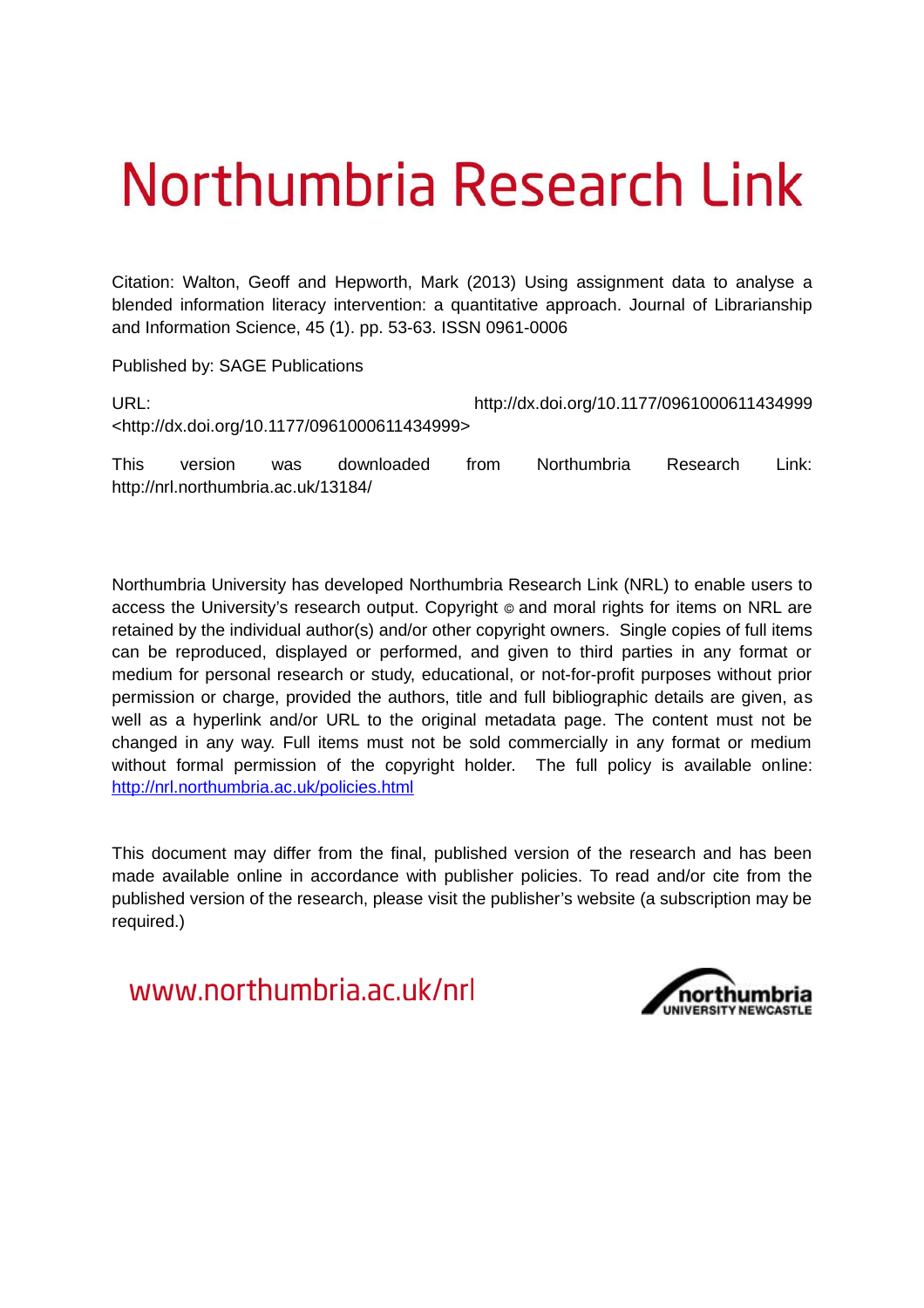# **Using assignment data to analyse a blended information**

# **literacy intervention: a quantitative approach**

[NB: This is a pre-publication of the article: Walton, G. & Hepworth, M. (2013). Using assignment data to analyse a blended information literacy intervention: a quantitative approach. *Journal of Librarianship and Information Science,* 45 (1) pp53-63 <http://lis.sagepub.com/content/45/1/53.abstract>]

## *Abstract*

The purpose of this research was to determine whether a blended approach to delivering an information literacy learning and teaching intervention (a mix of face-to-face and online activities) could statistically significantly enhance undergraduate's information discernment compared to standard face-to-face delivery.

Three interventions were designed to develop the information literacies of first-year undergraduates studying Sport & Exercise at Staffordshire University. The experimental intervention took a blended approach and combined face-to-face and online social media learning (SML) and focused on one aspect of information literacy: the ability to evaluate source material effectively. The specific aim of the study was to determine whether higher order cognitive abilities were more likely to be engaged in those who participated in this intervention over and above those who did not experience SML. Data was captured via written assessed work. An analysis was devised where written evaluations of found information were converted into numerical scores and then measured statistically via ANOVA and effect size measure. This helped to evaluate the efficacy of the interventions and provided data for further analysis.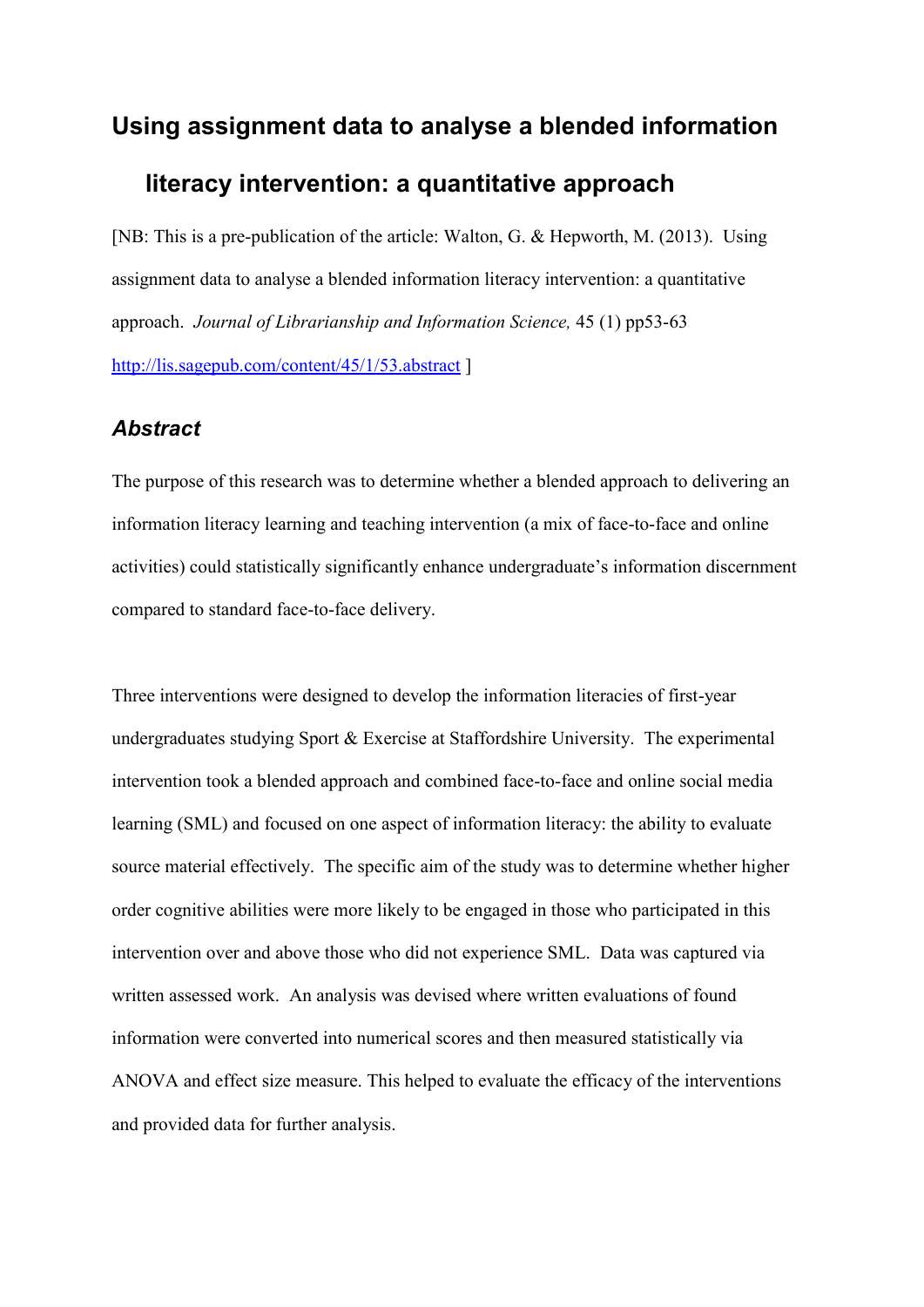This paper provides insight into an IL intervention which enabled participants to interact critically with information. The pedagogy that underpins these changes and the cognitive processes engaged during this intervention are discussed. The intervention which incorporated online social media learning (SML) proved to be the most successful learning and teaching approach.

The data indicated that undergraduate students' IL can be changed and developed. However, additional long-term data is required to establish whether this intervention would have a lasting impact.

These results indicate that IL practitioners who wish to foster deeper learning in their students should consider incorporating online SML and assessment into their teaching practice.

This research adds some detail to an understanding of the cognitive processes associated with evaluating information and how an assessed piece of work can demonstrate the end product of these processes.

**Keywords:** Information literacy, e-learning, online social network learning, social media learning, cognition, critical thinking

**Paper type:** Research paper

## *Introduction*

The analysis presented here was part of a PhD study carried out by the first author and complements the pilot study (Walton, Barker, Hepworth & Stephens, 2007a and 2007b) and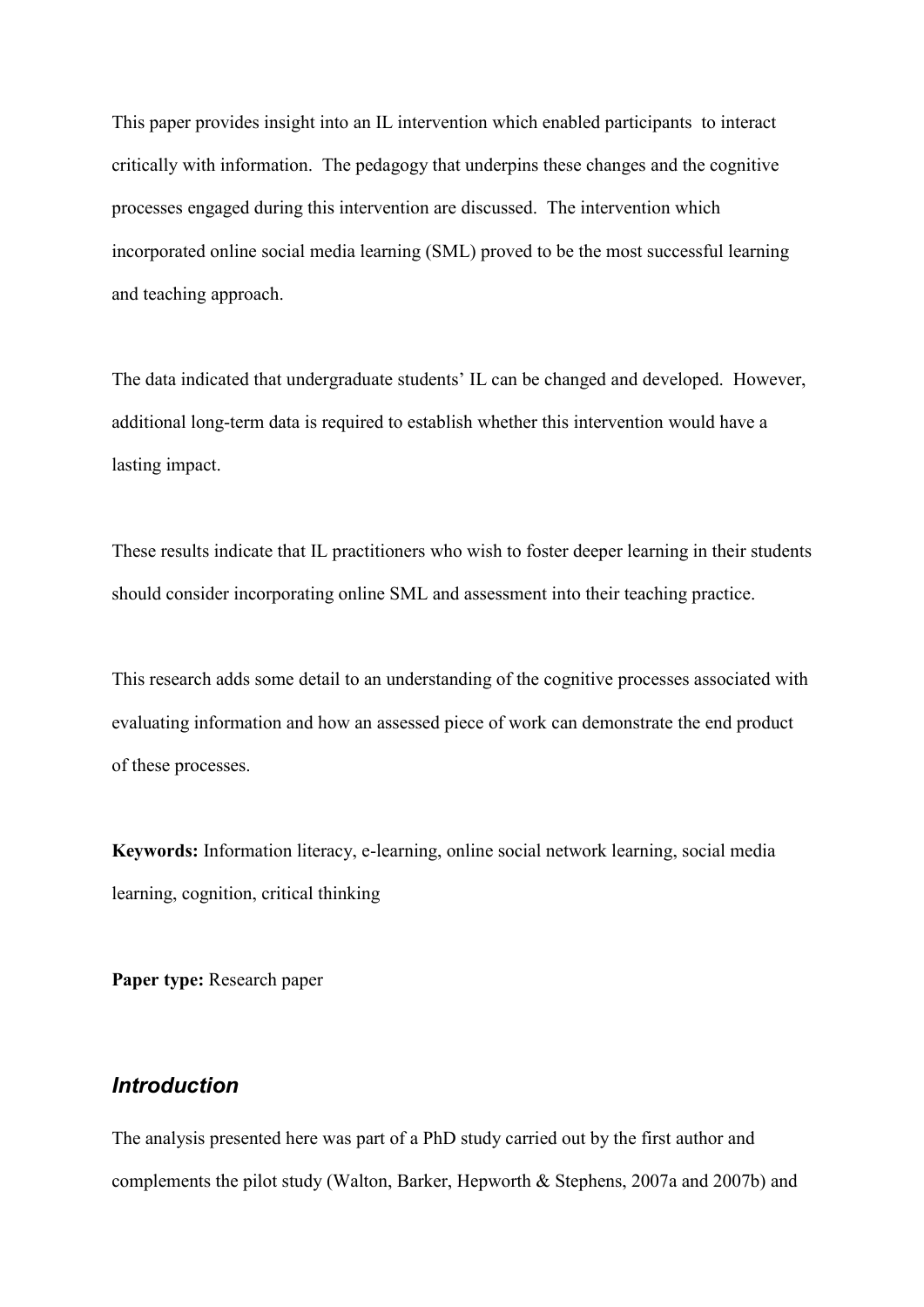qualitative findings for the main study (Pope & Walton, 2009; Hepworth & Walton, 2009; Walton, 2010; Walton & Hepworth, 2011) previously reported. The purpose of this research was to determine whether a blended approach to delivering an information literacy learning and teaching intervention (a mix of face-to-face and online) could significantly enhance undergraduate's information discernment as measured through their assessed work. Many writers in the field of e-learning have indicated that online discourse is a valuable learning tool (for example, McConnell, 2006; Mayes & DeFreitas, 2007). Furthermore, previously reported qualitative work (Walton & Hepworth, 2011) carried out indicated that students who were exposed to blended learning which included online collaborative learning (OCL), also known as online social network learning (OSNL) or the preferred term social media learning (SML), where more likely to use higher order cognitive skills such as analysis and synthesis (as defined by Bloom, Engelhart, Furst, Krathwohl & and Hill, 1956) when evaluating web sites. It is argued that this greater use of higher order skills might be observed by comparing assessed work, specifically students' ability to evaluate information (information discernment). In addition, it is suggested that those who received SML will use evaluation criteria to a statistically significantly greater extent than those who did not receive SML delivery. This analysis seeks to determine whether this assertion could be upheld. The specific hypothesis drawn up to test this view is stated in the methodology section below.

## *Literature review*

To fully explore the context of this study the literature review is divided into three sections. The first section examines the importance of IL and the current debate surrounding it. The specific definition of IL used in this study is discussed. A definition of evaluating information is also provided. Issues regarding cognition are examined in order to understand how participants might learn how to become information literate. Finally, given that this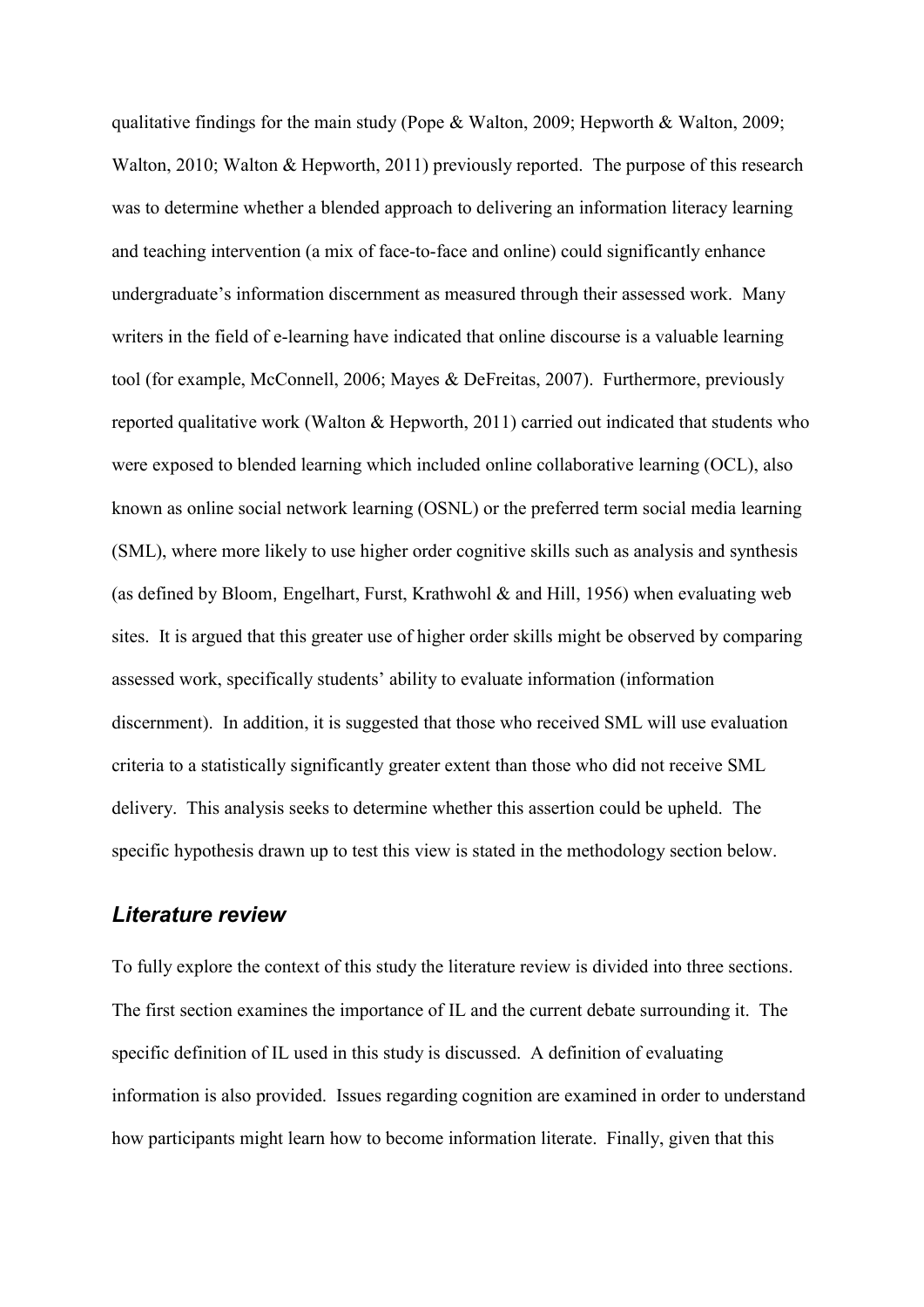study focuses on a learning and teaching intervention, a discussion of current pedagogical theory with respect to face-to-face and online discourse in an educational setting is provided.

#### **The Information literacy dimension**

Information literacy is a well understood paradigm which has generated its own scholarship and research (Leaning, 2009). There have been many pronouncements on the subject of information literacy in the global arena. The *Prague Declaration* (resulting from a UNESCO-sponsored conference and reported in USNCLIS (2003)), the *Alexandria Proclamation* (UNESCO, 2005) and the recent US *Presidential Proclamation* on IL (Obama, 2009) all add weight to the importance of the concept. They all seek to argue that IL is not only an important set of skills to enable information to be gathered and used but also essential for effective participation in the 'information society' and a basic human right. These statements are reminiscent of the comments made by Kuhlthau (1987, quoted in Bawden and Robinson 2002, p297) where she identified the importance of being able to read and use information as being essential for everyday life. This interest in IL has generated a wide range of materials on defining the concept and on how to teach it (see Webb and Powis, 2004; Jacobson and Xu, 2004; Cook and Cooper, 2006; Secker, Boden and Price, 2007; Lloyd, 2010; Welsh and Wright, 2010).

The 'skills agenda', initiated by the Leitch Review (Great Britain: HM Treasury, 2006) and the government response to it (Great Britain: HM Government, Department of Innovations, Universities and Skills, 2007), emphasises the critical importance of ensuring that the HE sector put the acquisition of skills at the heart of their educational agenda. It should be noted that studies which predate these reports - Cheuk (2002), Feldman (2004) and Breivik & Gee (2006) have all argued that even though the information landscape has become richer they have found that the workforce has a deficit in functional information literacy leading to a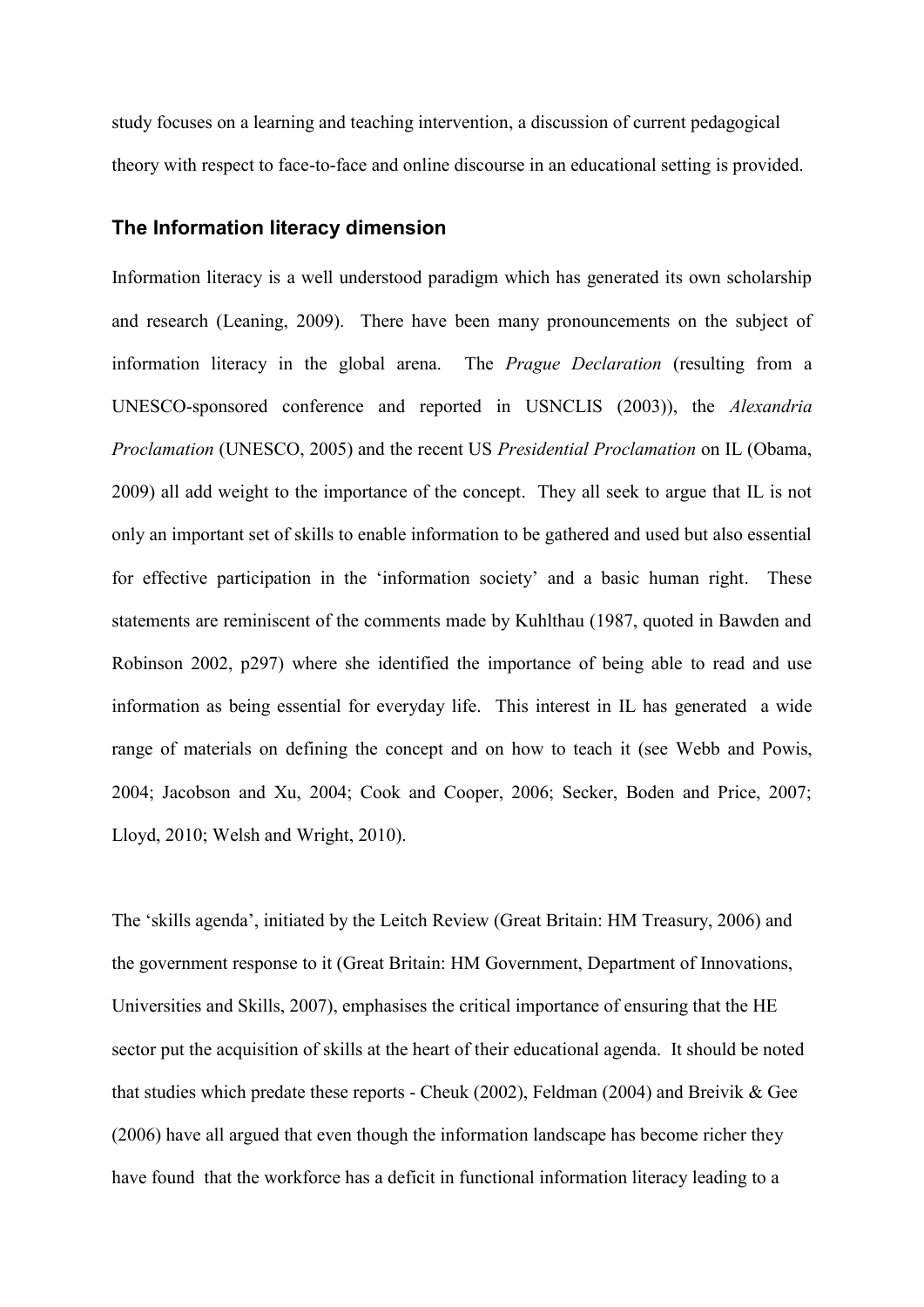demonstrable lack of efficiency. Furthermore, the recent study on young people's information behaviour (UCL, 2008 – also known as the 'CIBER Report') shows that preuniversity students are unable to construct effective searches and use the narrowest of criteria to evaluate their newly found information. What these separate but related studies reveal is that there is a need for information literacy to underpin students' intellectual development so that the successful graduate has the skills to survive in the workplace.

Universities in the UK are beginning to address this issue, Pope & Walton (2009) argue that a strategic approach is required:

'In order to try to prepare students for this future world in which information grows at an alarming rate and in which skills are one of the keys to employability and career success, institutions like Staffordshire University must now begin to take a strategic approach to integrate the acquisition of information literacy skills directly into the students' timetable.'

#### (Pope and Walton, 2009, p5)

In essence this is an argument for IL to be integrated directly into the curriculum rather than for it to be taught in isolation. In other words IL should not be a subject *per* se but a thinking skills framework which empowers learners to engage with information of any kind in a given context. It is perhaps because of its perceived importance that many models of IL exist, however, they all exhibit a set of core similarities: these similarities embody a complex set of skills which learners are said to need in order to find, evaluate and use information appropriately (Buzzetto-More, 2009). Whilst the authors recognise these similarities it is argued that IL is not, in itself, a purely instrumental activity but one which is applicable in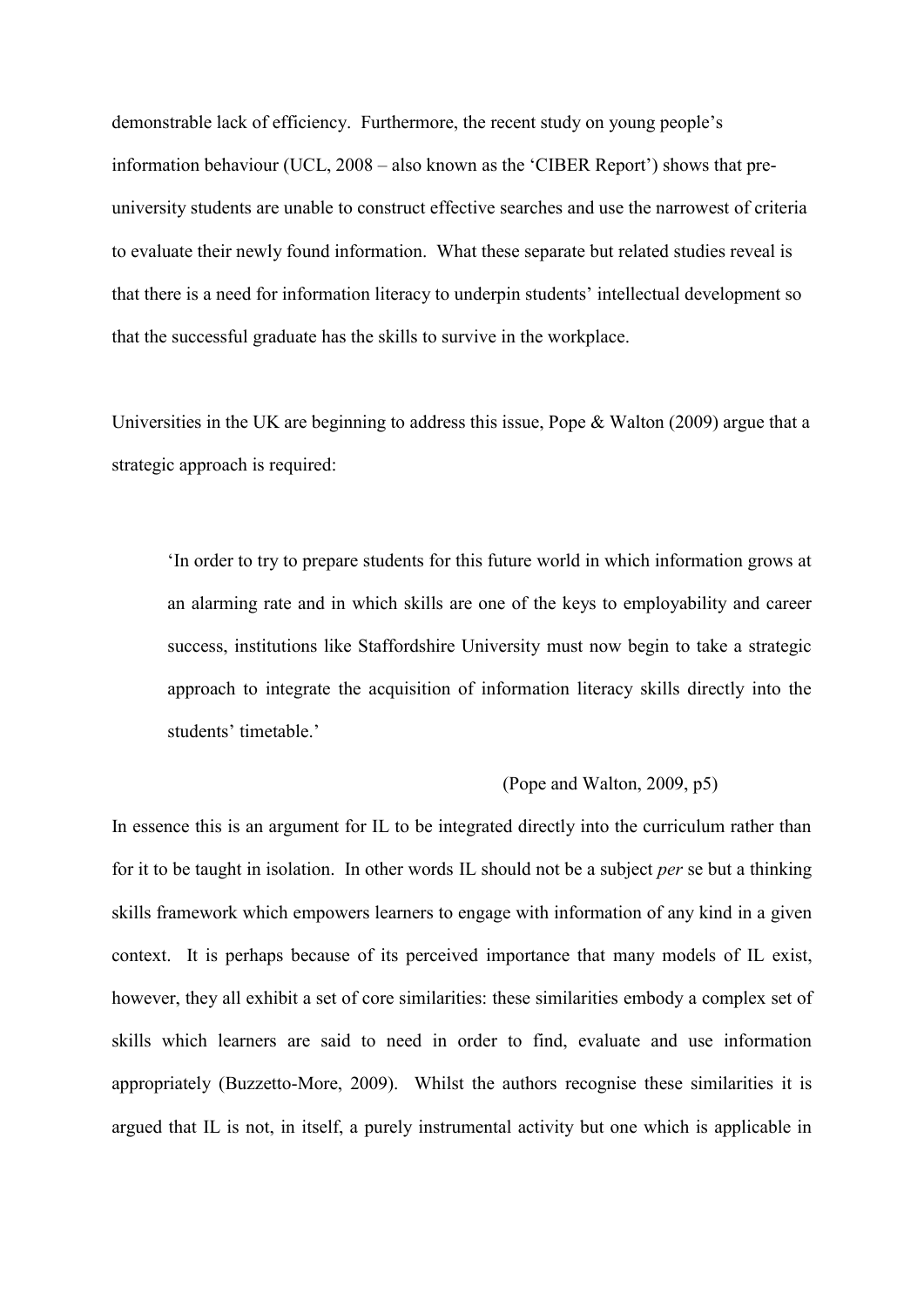any context. Hepworth and Walton (2009) expand on the notion of the wider applicability of IL,

"Empowerment is underpinned by information literacy. Being able to learn effectively and independently and use the knowledge, data and information [...] around them is likely to result in people having more choice. When people have choice, they are usually better informed about their situation and can see alternatives in a critical light, and then may be able to choose from or create a range of solutions or strategies. This can lead to people having more options when deciding how to participate and interact socially, and how to use and contribute to the resources and services available".

Hepworth & Walton (2009, p3)

In short, IL is not simply a set of skills for completing assignments rather it is a framework for enabling people to think critically in any given situation whether it be in education, work, citizenship or leisure.

Therefore, it is asserted here that the definition of IL needed should align to holistic views held by Webber & Johnson (2000), Markless & Streatfield (2007) and Whitworth (2009) rather than the more standard instrumental views of ALA (1989), SCONUL (1999; 2011), ACRL (2000) and Bundy (2004). With this in mind the definition of information literacy used for this study was as follows: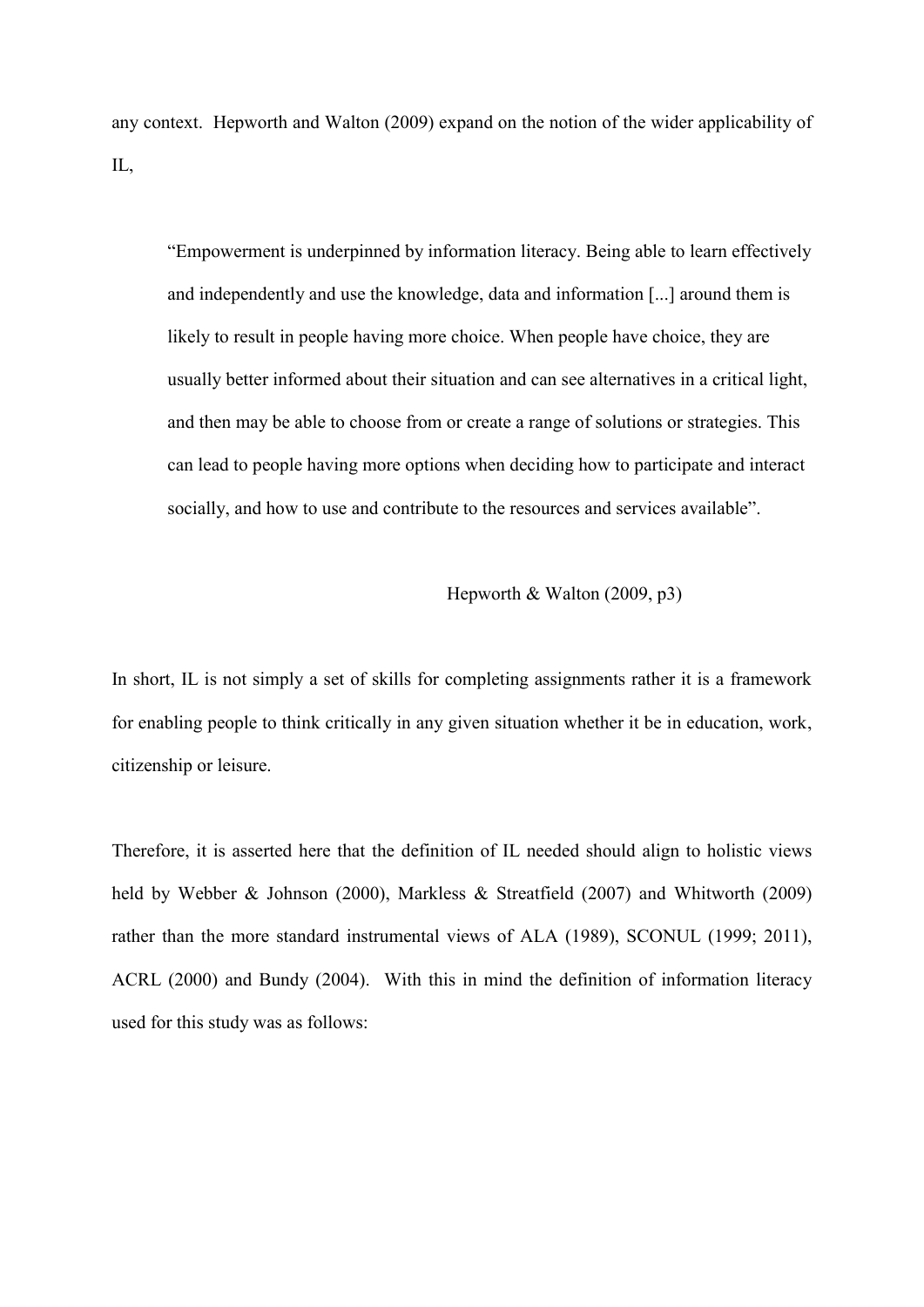"a complex set of abilities which enable individuals to: engage critically with and make sense of the world, its knowledge and participate effectively in learning to make use of the information landscape as well as contributing to it."

#### Hepworth & Walton (2009, p10)

This definition is chosen because it emerged from a qualitative study which used an information behaviour model as its theoretical base. What emerged from Walton and Hepworth's work is that when students participated in online discourse they became more confident and articulate in critically evaluating information. This demonstrated the importance of social aspects in higher order learning – a dimension overlooked in standard models (Markless & Streatfield, 2007). In addition, students began to become producers as well as consumers of information. Finally, the study identified a complex set of cognitive, metacognitive and affective states involved in the process of becoming information literate. To give further granularity to this definition and because the focus is on improving students' abilities in evaluating information (information discernment), the following additional definition is given: *successful evaluation of information* (or *information discernment) is the ability to use higher order thinking skills in order to make sound and complex judgements regarding a range of text-based materials*. This moves beyond more instrumental views of evaluating information identified by Beschman & Warner (2005). It is argued that these complex judgements would be demonstrated in the variety of evaluation criteria (or judgements) used and the frequency that these criteria were used by learners. It would be expected that learners exposed to a blended approach would deploy these criteria to the greatest extent. In turn, these notions imply that IL teaching and learning requires a shift from teaching specific resources (instruction) to enabling learners to gain set of critical thinking skills involving the use of information. A view widely recognised in HE and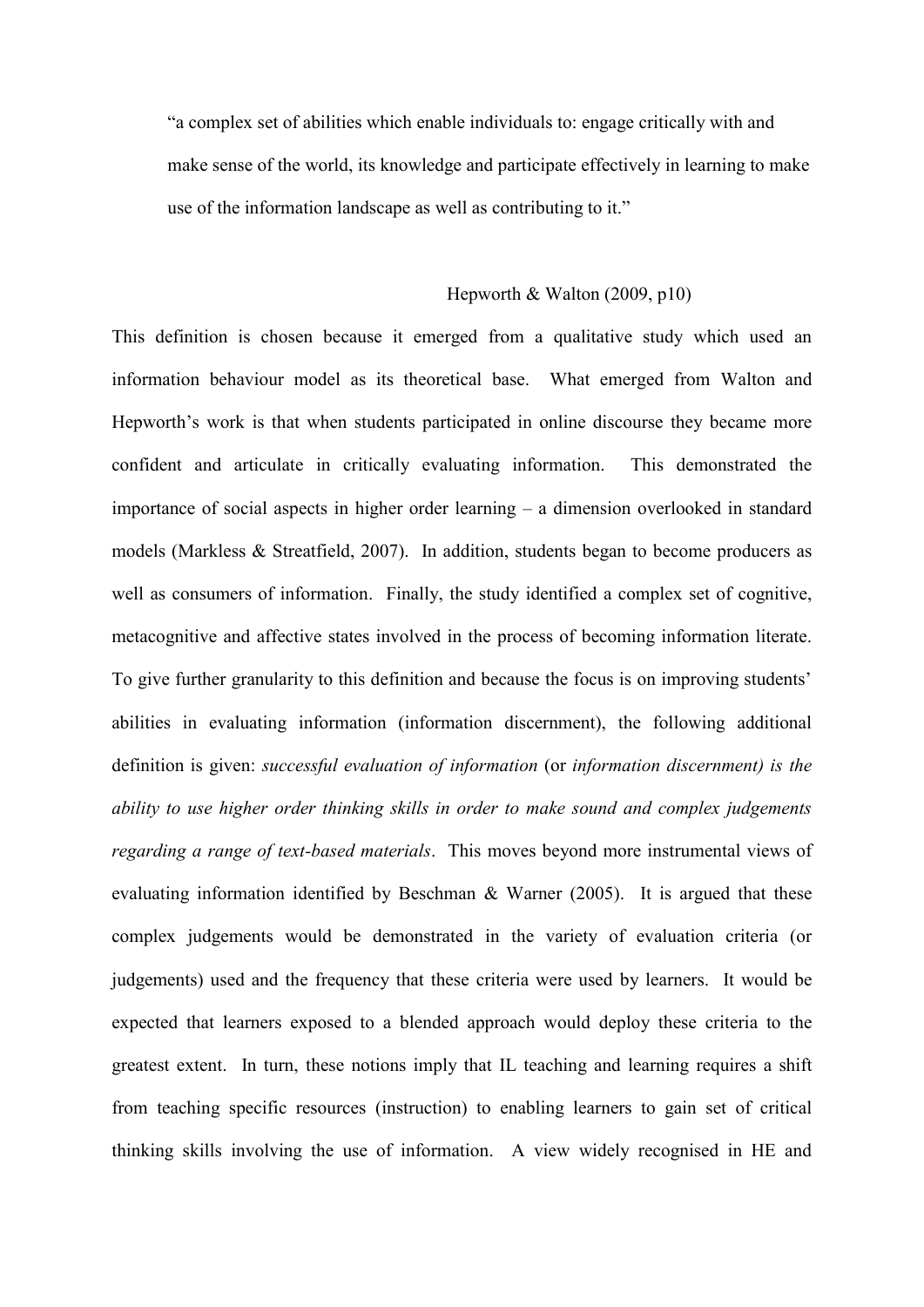education more generally (Kasowitz-Scheer & Pasqualoni, 2002; Markless & Streatfield, 2007). It was believed that this would also enable participants to engage more effectively in problem-based learning as recommended by Healey & Jenkins (2009).

The previous sections above show that much has been written on the complex nature of IL and how to teach it, however, most papers reporting on the assessment of IL tend to focus on lower level skills assessed via multiple choice tests (Walsh, 2009). For a recent example see Fain (2011). In his meta-analysis of 91 papers on assessment in IL Walsh (2009) notes that relatively little has been published regarding measuring assessed work to determine the efficacy of an intervention for higher level cognitive skills. There are notable exceptions such as Buschman & Warner (2005) and Anderson & May (2010). Buschman and Warner (2005) in the meta-analysis are critical of previous research which tends to use highly problematic self-assessment tests or indirect feedback as evidence. They recommend using actual assessed work, an approach used by Anderson & May (2010) and also deployed in the study described in this paper.

It is now necessary to examine which of the cognitive and pedagogical dimensions should be addressed in order to create a properly constructed IL teaching intervention.

#### **The Cognitive dimension**

Bloom's taxonomy still pervades education generally and in its unrevised form (Moseley et al, 2004). Some of the main information literacy models use Bloom et al (1956) explicitly such as ACRL (2000) or resemble them implicitly (SCONUL, 1999; Big Blue Project, 2002; Bundy, 2004). It seems pertinent therefore to unpack the cognitive skills identified in Bloom et al (1956) and use these as a focus in measuring information literacy components such as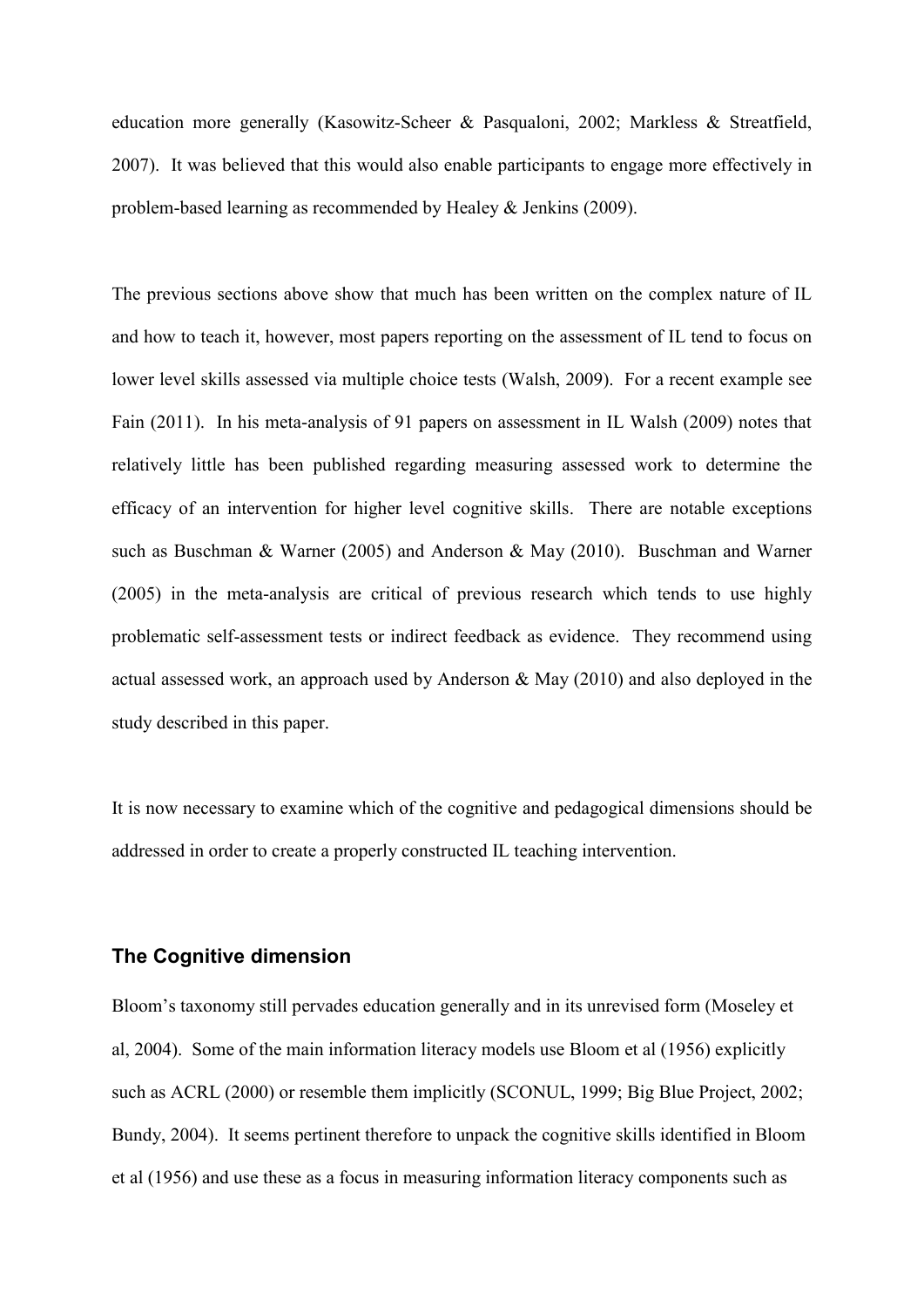information discernment (evaluating information), a skill which defines the information literate individual (Bruce, 1995). Bloom et al (1956) identified six cognitive components to learning, this study focuses on three of the higher order dimensions that of application, analysis and synthesis:

- 'Application' relates to making use of information and can be observed when for example, learners use their new knowledge of a title search on a library catalogue to find books from a reading list.
- 'Analysis' relates to taking the information apart for example, when students identify the constituent parts of the information, its order, its provenance, its value in terms of the problems and/ or solutions it generates and its consequences for example, evaluating a web page by using a set of criteria.
- 'Synthesis' relates to putting the information together and is triggered by asking students to identify how the information may be different, what is missing, how it can be improved or developed or how the information can be re-created by the students in their own way. For example, students can demonstrate this by bringing together suitably evaluated material found using the search skills they have learnt.

How these higher cognitive states might be engaged in the learning and teaching intervention is discussed in the pedagogical dimension section below.

## **The Pedagogical dimension**

For an IL teaching intervention to be successful in engaging learners' higher cognitive states it seems self-evident that current thinking in pedagogical theory should be discussed and best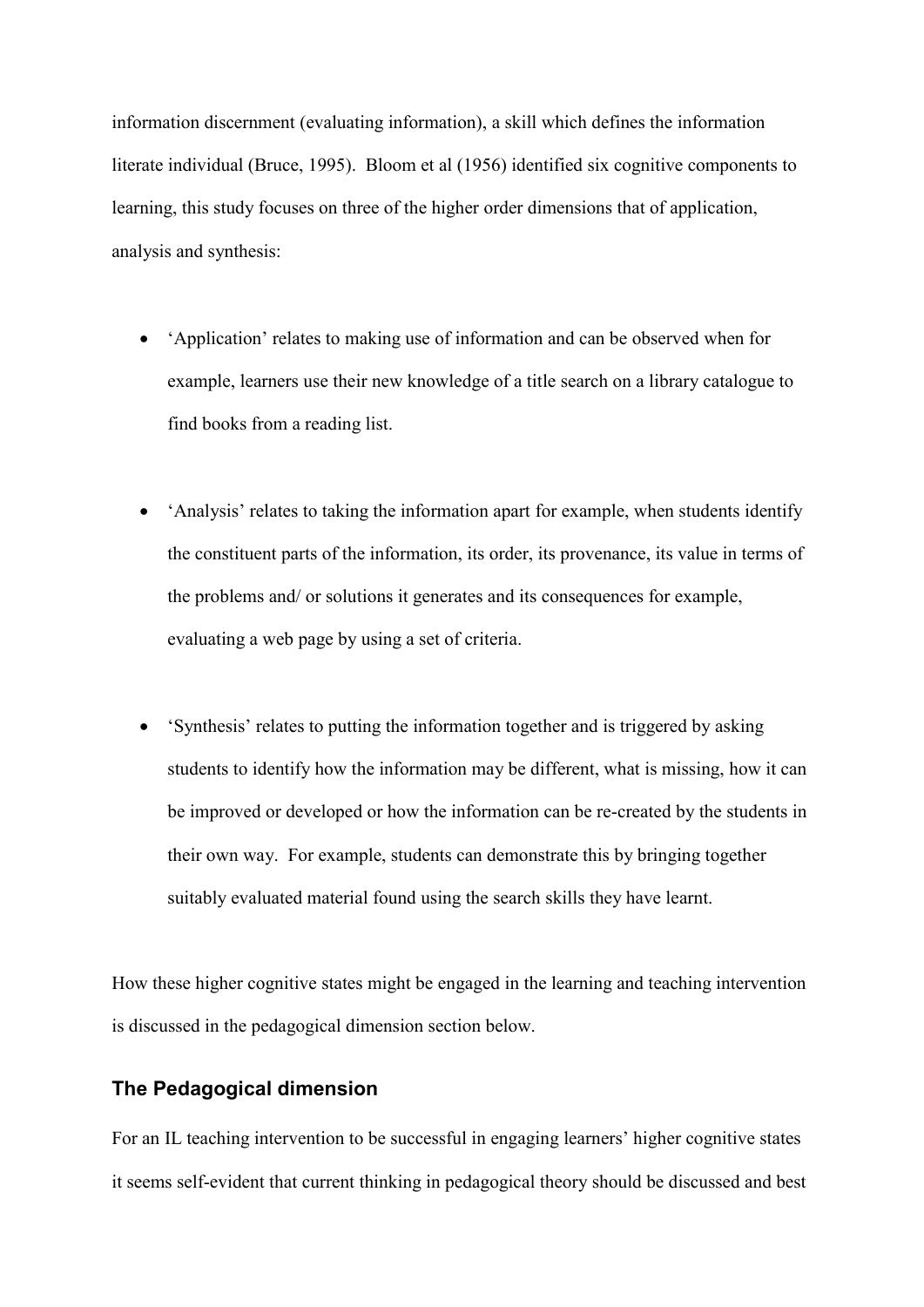practice incorporated into its design. Laurillard (1993) and Ramsden (1992) recommend that face-to-face, peer to peer interaction amongst students promotes higher order learning. Andretta (2006, p14) notes that the 'pedagogy of the question' approach can enable learners to 'identify pathways to knowledge and focus on the questions that rarely change, rather than on answers which continually change'. Hence, the tutor might for example have students identify, through discussion, a set of rules for information discernment (evaluation criteria) to help them make judgements about the value of information in any domain and medium. Khalifa & Lam (2002) argued that online learning environments should support more interactive elements, such as online discourse, to foster learner satisfaction. Mayes (1995), Goodyear (2001), Salmon (2004), Garrison et al (2003), Nicol, Minty & Sinclair (2003), Webb, Jones, Barker & van Shaik (2004), Mayes & DeFreitas (2004; 2007), McConnell (2006), Beetham & Sharpe (2007), Godwin & Parker (2008) discuss the importance of discourse in the online environment. Salmon (2004) emphasises the need to create a highly informal social setting in the initial stages of the online discourse building towards more formal exchanges, whereas Goodyear (2001) emphasises levels of courseware. Mayes & De Freitas (2004; 2007) note the importance of drawing on learning theory to structure online learning and examine a range of theories in their analysis. Nicol et al (2003) and Webb et al (2004) specifically mention the need to use constructivist approaches where new meanings that arise from learning are negotiated through discourse. However, all confirm the power of online discourse as a way of facilitating deep learning (as defined by Marton & Saljo, 1997). Mayes (1995), reiterated by Goodyear (2001) are particularly helpful in their views regarding the way to structure online learning. They draw a distinction between three levels of courseware that should be used in e-learning, that of primary, secondary and tertiary.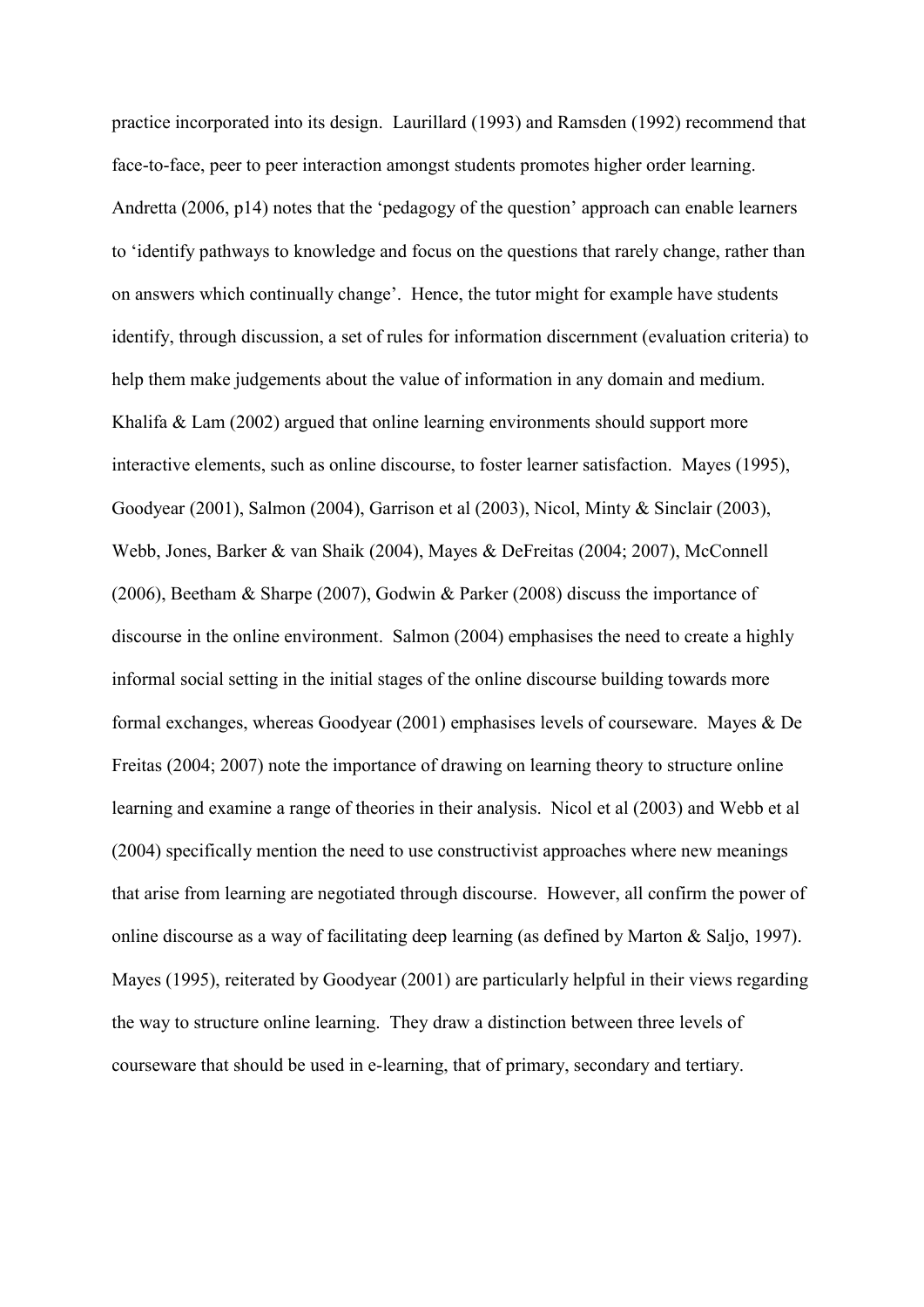- 'Primary courseware' is used principally to convey information to students such as online lecture notes and reading lists (Littlejohn & Higgison, 2003; JISC, 2004). Mayes (1995) and Goodyear (2001) regard this courseware as only useful in the conceptualisation stage of learning where students are exposed to other people's ideas and concepts (JISC, 2004).
- 'Secondary courseware' (which includes the primary courseware element) is used largely to question and encourage reflection in students via online tests and quizzes (Littlejohn & Higgison, 2003). These are regarded as tools for carrying out learning tasks (Mayes  $\&$  de Freitas, 2004) one example would be computer aided assessment (JISC, 2004). Mayes regards this courseware as vital to the construction stage of learning where learners apply new concepts in meaningful tasks (JISC, 2004). A notable example of secondary courseware is the *Internet Detective*.
- 'Tertiary courseware' enables the production of materials by previous and current learners in the course of discussing and assessing their learning such as, dialogue between learner and tutor or peer discussion or assessment outputs to be captured and made available for all learners. This could be material compiled from: questions and answers and discussion typically generated in networked learning (Mayes & de Freitas, 2004); videoconferencing (JISC, 2004) or simulations such as the *Virtual Microscope* at the Open University (JISC, 2004). This capturing of online material, especially online discourse, allows students to read and re-read previous contributions before posting a reply. In effect, 'tertiary courseware' creates a 'cognitive space' (Garrison et al, 2003) where students can give a far more considered reply online than in the immediacy of a face-to-face conversation. Mayes (1995) and Goodyear (2001) regard this tertiary level as the only point at which learning, via this two way dialogue, can take place. Furthermore, McConnell (2006) regards this social dimension, embodied in online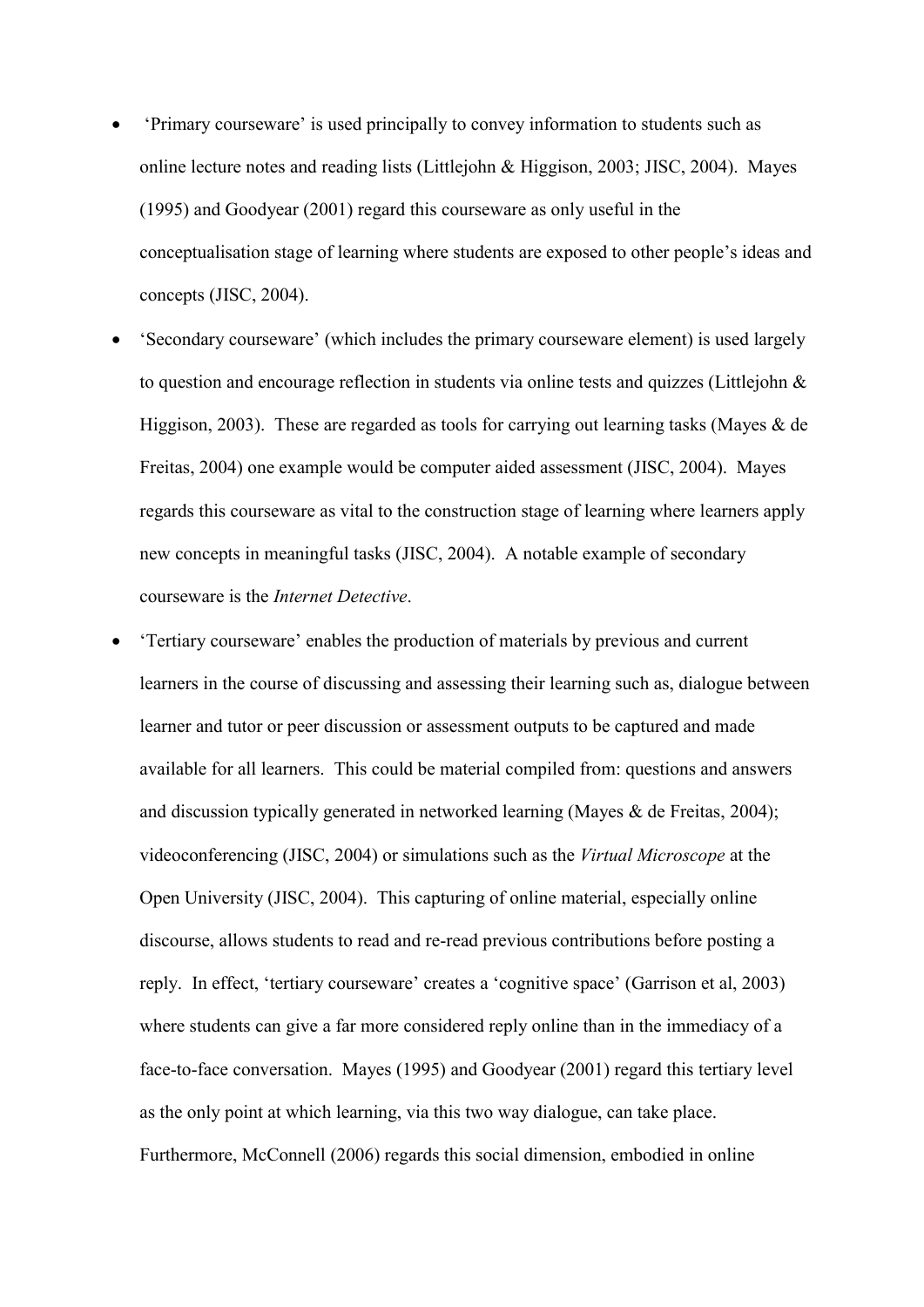discussion and dialogue, as an essential pre-requisite in fostering effective learning in the online environment.

All the issues outlined above were taken into account in designing the blended learning and teaching intervention.

## **The Learning and Teaching intervention**

The information literacy delivery took place within the core first year undergraduate skills module entitled *Effective learning, information and communication skills*. Based on the research literature discussed above and after testing via a mixed methods Pilot Study (reported in Walton et al 2007a &b) the following learning outcomes and problem-based assignment emerged.

The learning outcomes (LO) taken from the module handbook and addressed by the learning and teaching interventions discussed here were:

"1. Demonstrate knowledge of a range of skills required for effective learning, including […] use if library learning resources to identify suitable information sources […]

3. Information Technology Skills: Be able to use a windows environment to manipulate information  $[\ldots]$ ."

The more detailed intended learning outcomes devised to address LO 1 and 3 were:

"The face-to-face session is designed to enable students to address their information need in order to retrieve appropriate information for their assignment. [...]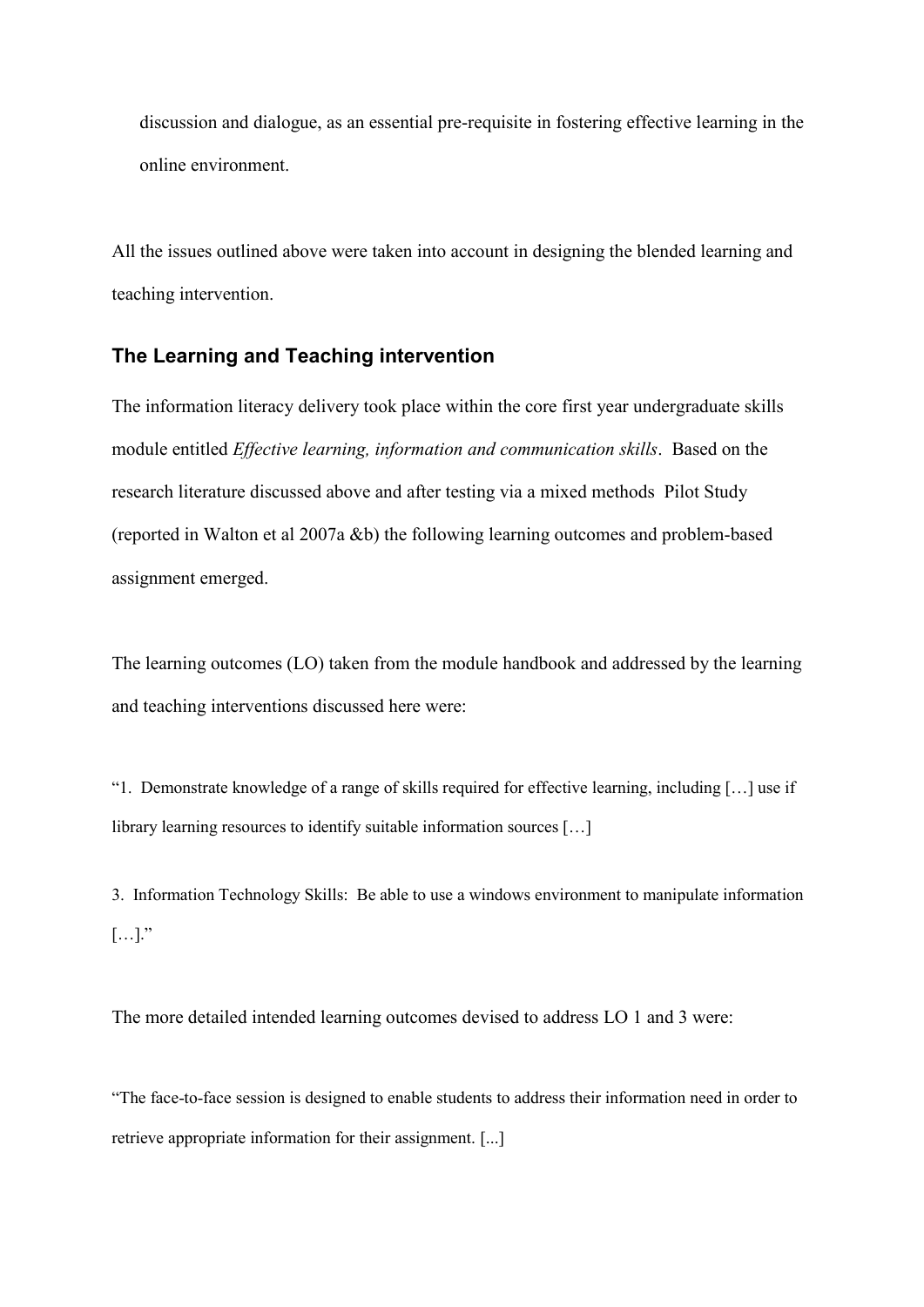In completing these SML Activities students will be able to systematically evaluate web sites by using an agreed set of criteria identified and developed via online discussion."

The face-to-face workshop included a short exposition and then students used a worksheet containing exercises which enabled them to find information on the library catalogue (25mins) and an e-journals package (15mins). Each segment included a short group discussion using a questioning approach, following MacKeracher (2004), on identifying appropriate keywords. The workshop concluded with a plenary summarising what had been learnt.

The Social Media Learning Activities followed the face-to-face workshop, these were designed to enable students, through online discussion, to create a detailed set of evaluation criteria to successfully evaluate information sources for inclusion in their assignment.

Each task within the SML component (tertiary courseware) used the 'pedagogy of the question' approach (Andretta, 2006, p13) where students were given questions to discuss peer to peer and then provide an agreed answer. Mayes (1995) recommendations for constructing an appropriate online learning environment (later reiterated by Goodyear, 2001) were also used. In so doing, it is argued that the tutor is more likely to trigger higher order cognitive processes in learners such as application, analysis and synthesis.

The SML was structured in Blackboard as follows:

A *Forum* was created for participants which contained the title of the activity and some general guidance for example, *"This discussion is designed to help you with your assignment. Please open this discussion forum by selecting the title above and follow the instructions*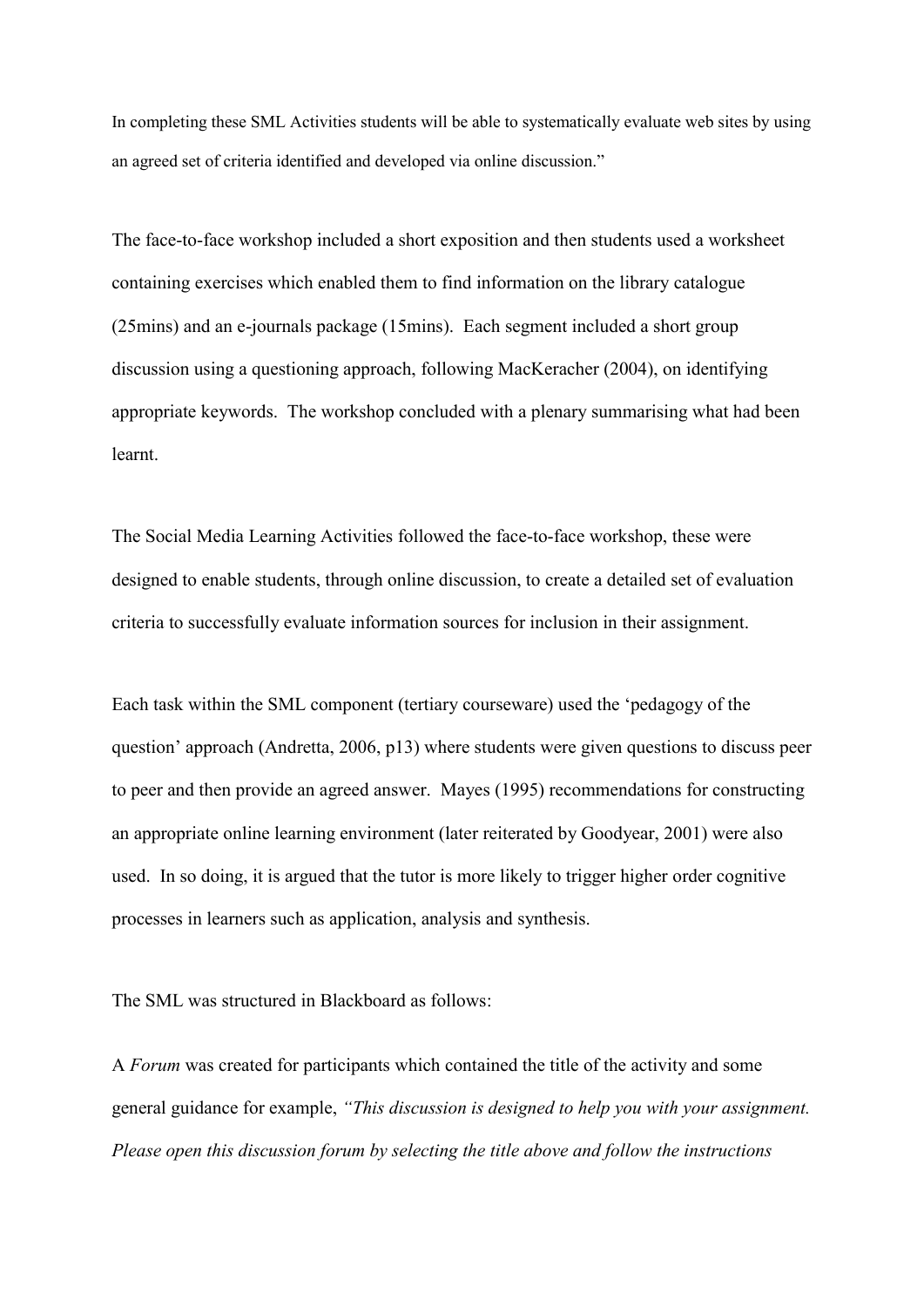*contained within the thread message".* A *Thread* was then added, in effect the first posting by the tutor to the discussion board and contained more specific instructions. Finally the *Seed* text was set up to foster discussion in the following manner,

*"[...] for this activity last year a student commented that she, 'always ensures that a web page is reliable before using any information on it'. So, how would you decide what makes a reliable, good quality web page?"*

This was accompanied by very specific instructions and web resources to read. Once students had looked at a sample web page and evaluated it using the resources provided they then summarised, in their own words, their suggestion for evaluation criteria and posted them to the discussion board. Students would then comment on their fellow students postings. This was done in pairs and then with the whole group. At the end of this part of discussion the tutor created a *tutor summary* which was couched in the first person and used first names and used extracts from students postings as a means of carrying on the discussion in more depth for example, *"Ringo mentioned that a good way of judging a web page can be done by 'looking at the URL address and seeing whether it is for example a government source'. [We] agree with Ringo regarding URLs BUT stress that we need to be more systematic in the way we analyse their structure. Have a look at the web resource and discuss how we might be more systematic in analyzing a URL."*

By the ends of this process an evaluation of sources handout was produced which drew upon students own words as posted in the online discussions.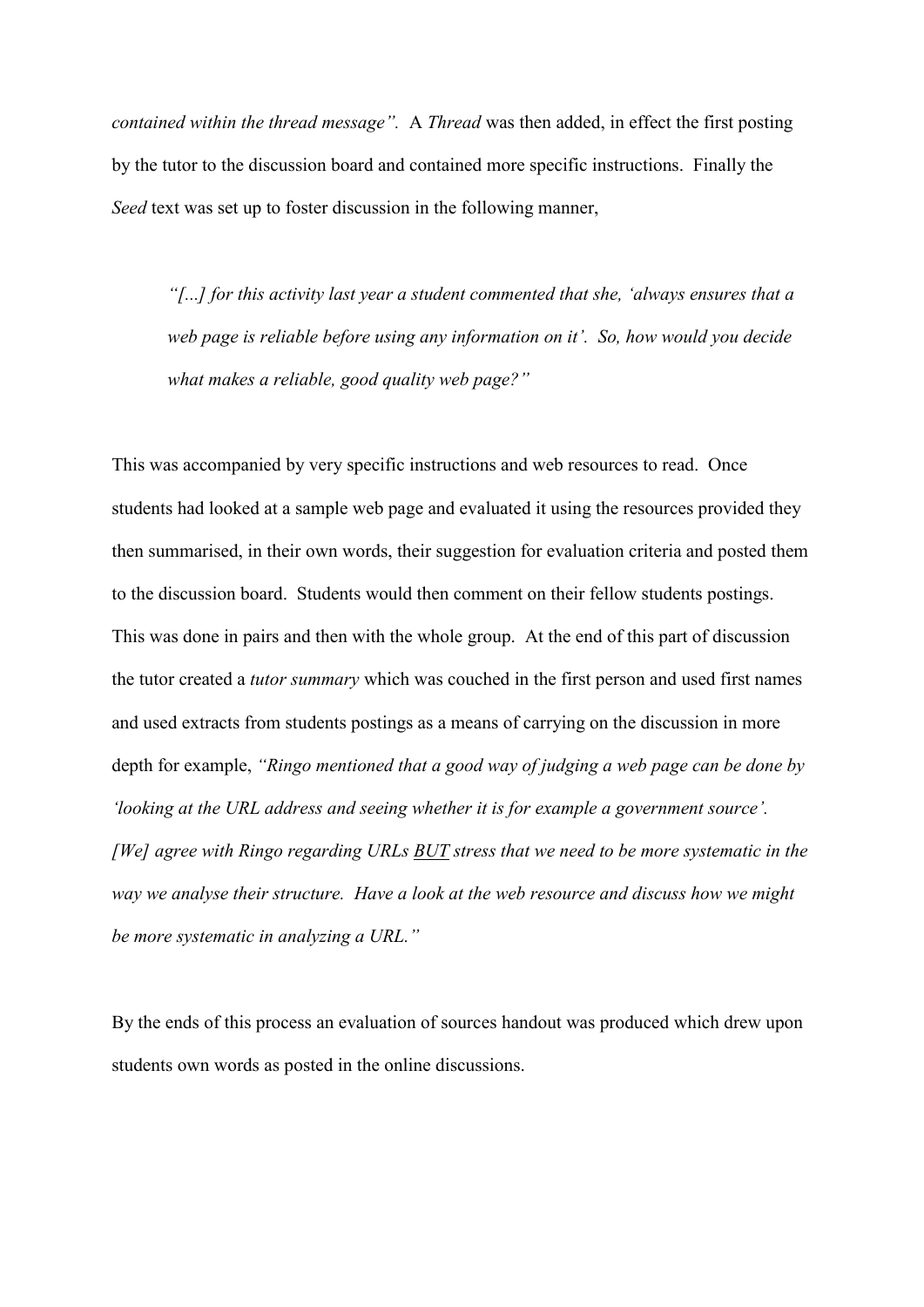For their assignment all students were given the problem of finding and evaluating six information sources on football hooliganism to create a fictitious presentation for a group of young people.

This structure, incorporating these components, gives this intervention a strong theoretical base and ensured that it was platform and software independent.

# *Methodology*

The specific hypothesis drawn up to test this assertion is as follows:

Students who participate in SML (via tertiary courseware as defined by Goodyear, 2001) in order to enhance their subject based information literacy skills will demonstrate a greater information discernment (ability to apply evaluation criteria) in their assessed work than students who have not been exposed to SML (that is, students who have only been exposed to primary or secondary courseware as defined by Goodyear, 2001). This will be manifest in two ways:

(i) students who participate in SML will tend use a greater variety of evaluation criteria in their assessed work and

(ii) students who participate in SML will tend, on average, to use these criteria more frequently.

The group which received the 'primary courseware' delivery can, in a sense, be regarded as the control group (Group C) as this is the 'normal' delivery pattern had this study not taken place. Here, the group which received the secondary courseware delivery (Group B) are denoted as the intermediate group receiving an extra e-learning dimension (in the form of an online quiz) to their delivery but not as much as the experimental group. The experimental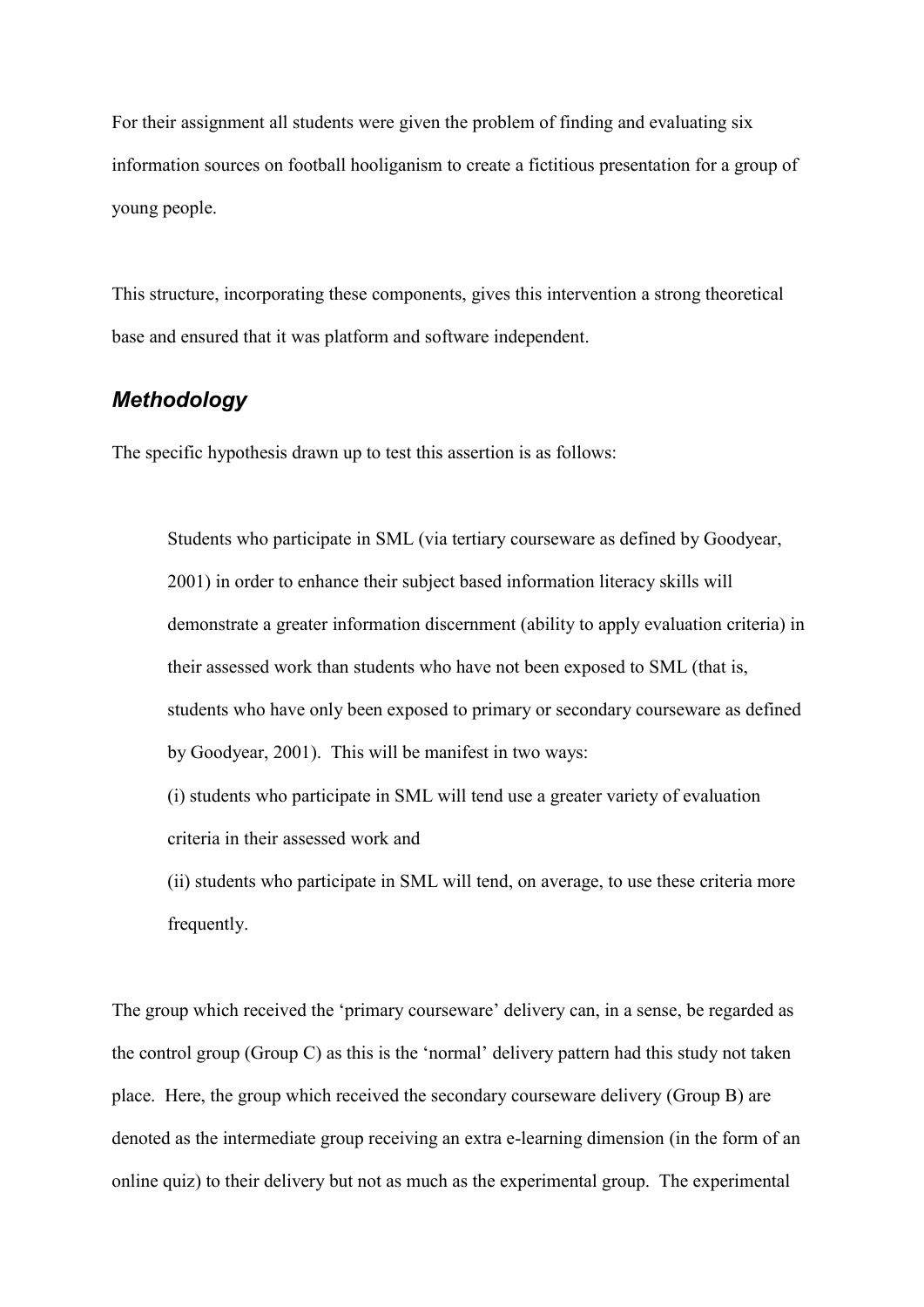group (Group A) are those students who received the tertiary courseware and, bearing in mind the findings of previous studies, are predicted to perform much better than the other two groups in their assessed work.

Three groups of UK based first-year Sport & Exercise undergraduate students were involved in the study. The Faculty administration team allocated students to their tutor group alphabetically by surname (effectively at random) and all were reading for the BA award. All students were from the UK, between the ages of 18 to 20, English speaking and had completed 'A' levels at their local Further Education college (normally this includes study skills support but not specific interventions in information literacy). In total 35 students took part across three groups and the gender balance was 65% male and 35% female. The study was conducted in Semester 1 of academic year 2006-07.

It is recognised that the sample size is relatively small and so any conclusions drawn and claims made will be necessarily cautious. However, it is strongly argued here that there is no optimum level of participation for any kind of research (Bryman, 2004). Robson (2002) reports that 'rules of thumb' exist regarding approximate minimum numbers but that these vary considerably. In addition, it is accepted that large sample sizes do not *guarantee* precision but they do reduce sampling errors (Robson, 2002). Nevertheless it is recognised that, in general, larger sample sizes can deliver greater precision. What should be emphasised here is that the students involved were willing participants, that a high level of collaboration between academic staff and library staff occurred which ensured two things: one, that the research was carried out in a very positive light particularly in relation to access to students' assessed work and two, IL was integrated fully into the curriculum (Markless & Streatfield, 2007, amongst many others note the importance if this in IL delivery).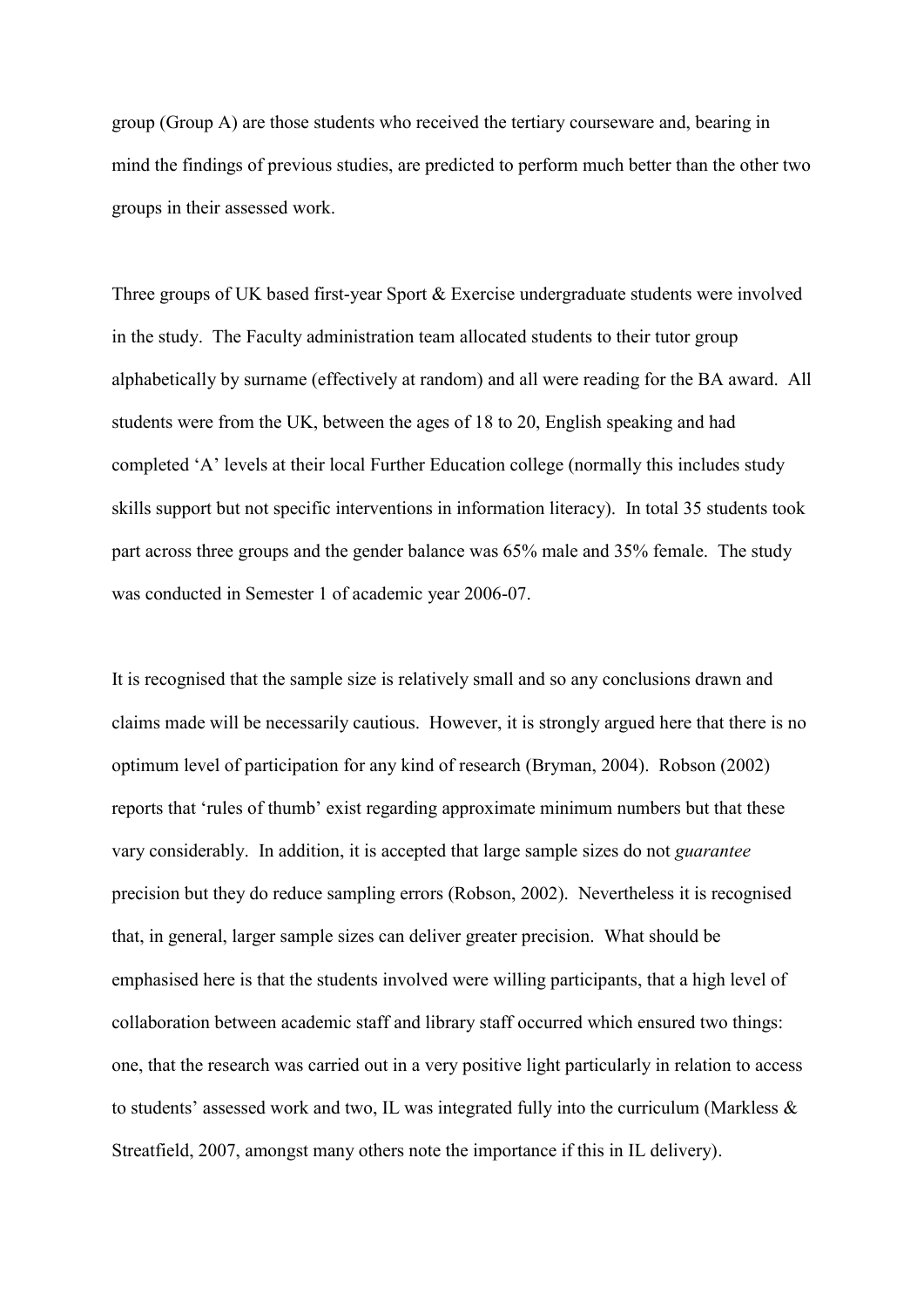Levels of online intervention were structured to reflect Mayes (1995) and Goodyear's (2001) courseware definitions as shown above. Each group received a separate intervention as outlined below.

Group A (experimental group)

This group received one 50 minute workshop, as part of their module, delivered face-to-face and focussed on finding information. During the following week, and for the subsequent 3 weeks, the group participated in one 50 minute session workshop where SML (tertiary courseware) was used. The focus of this session was on evaluating information. This group was also given access to primary courseware elements, for example web pages and online course documents and secondary courseware elements, for example an interactive online quiz.

Group B (intermediate group)

This group received one 50 minute workshop, as part of their module, delivered face-to-face focused on finding information as detailed for Group A above. This group was also given access to primary courseware elements focused on evaluating information, for example web pages and online course documents and secondary courseware elements, for example an interactive online quiz.

Group C (control group)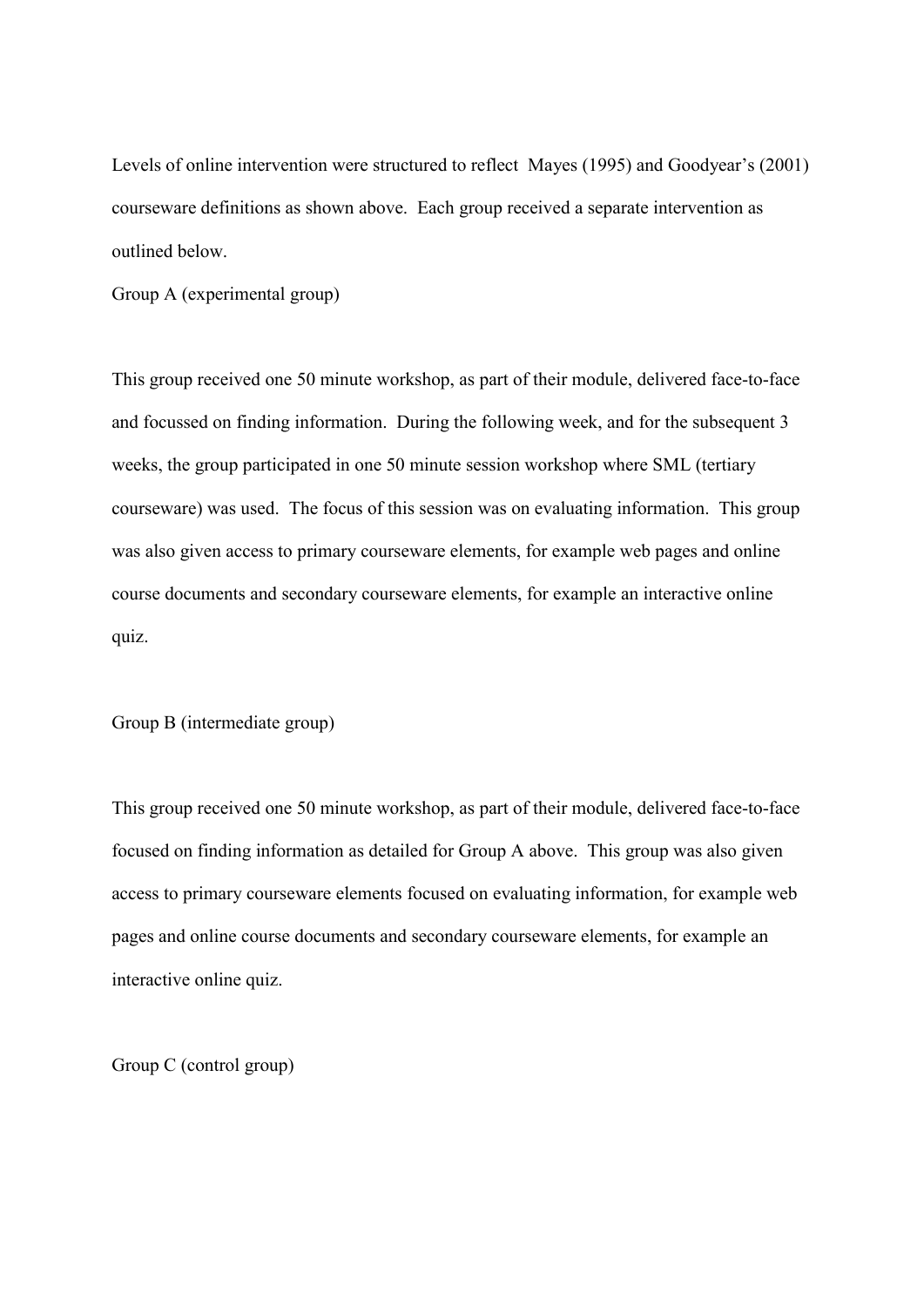This group received one 50 minute workshop, as part of their module, delivered face-to-face focussed on finding information as detailed for Group A above. This group was also given access to primary courseware elements focused on evaluating information, for example web pages and online course documents only.

During the research period Groups B and C did not experience the SML component. To ensure equality, this part of the intervention was made available to Groups B and C after the study was completed.

For this analysis the data gathered was students' written evaluations of information sources (two books, two journal articles and two web pages) submitted as part of an assessed piece of work.

## *Statistical analysis*

To test statistical significances between groups it was decided to use a one way ANOVA. In addition, and because of the small sample size used, the Eta squared test was also employed. Where small samples such as these are involved the measuring of effect size enables the researcher to determine how many subjects are required per group to give the test sufficient statistical power (Clark-Carter, 2003).

# *Results*

This analysis was devised in order to test the hypothesis stated above. For this the students' actual assessed work scripts were used.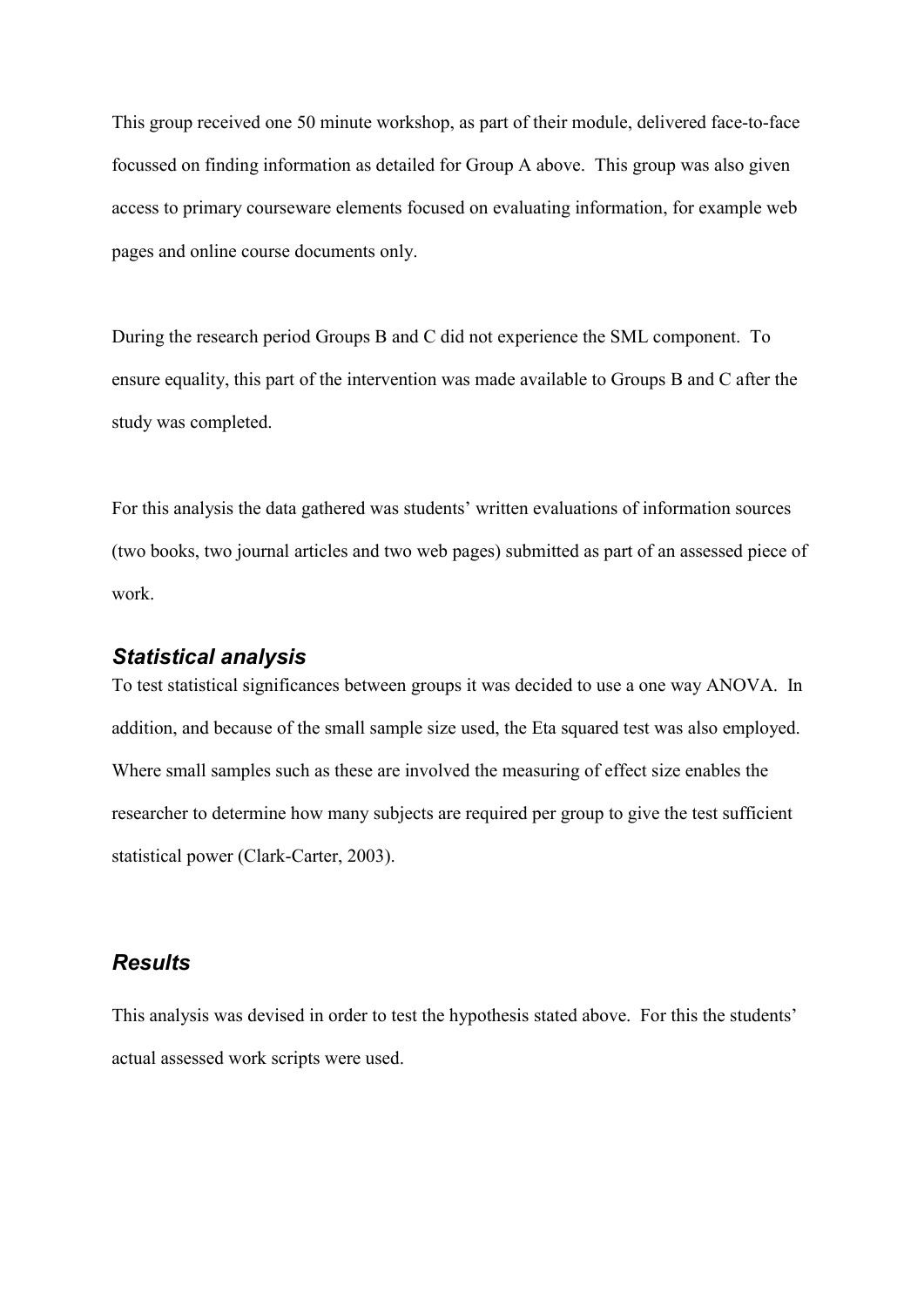Every evaluation within each student's assessed work was examined separately. This produced, in total, 210 separate evaluations for analysis from which two sets of data were created:

- 1. Variety of evaluation criteria used to analyse information sources in answer to Hypothesis part (i).
- 2. Frequency of evaluation criteria used to analyse information sources in answer to Hypothesis part (ii).

## **Variety of evaluation criteria used to analyse information sources**

Before data could be analysed it was necessary to turn the assessed work into numerical data for statistical analysis. Miles and Huberman (1994) note that data analysis can proceed systematically by identifying the number of times particular items appear. In this way, qualitative data can be given a quantitative value. To do this each use of a specific evaluation criterion was allocated a score of '1'. This established, in numerical terms, the variety of evaluation criteria that students had used in their assignments. Given the nature of this exercise there was no upper limit to the number of criteria students might have deployed in analysing their information sources.

This example shows how one student evaluated one information source found:

*'This is an excellent journal because: it is published by the Howard Journal of Criminal Justice. It's published by Blackwell Publishing. The article looks at the UK legislation on football banning orders and give a critical analysis of it. The point that makes this article particularly good is the fact that it asks questions about whether*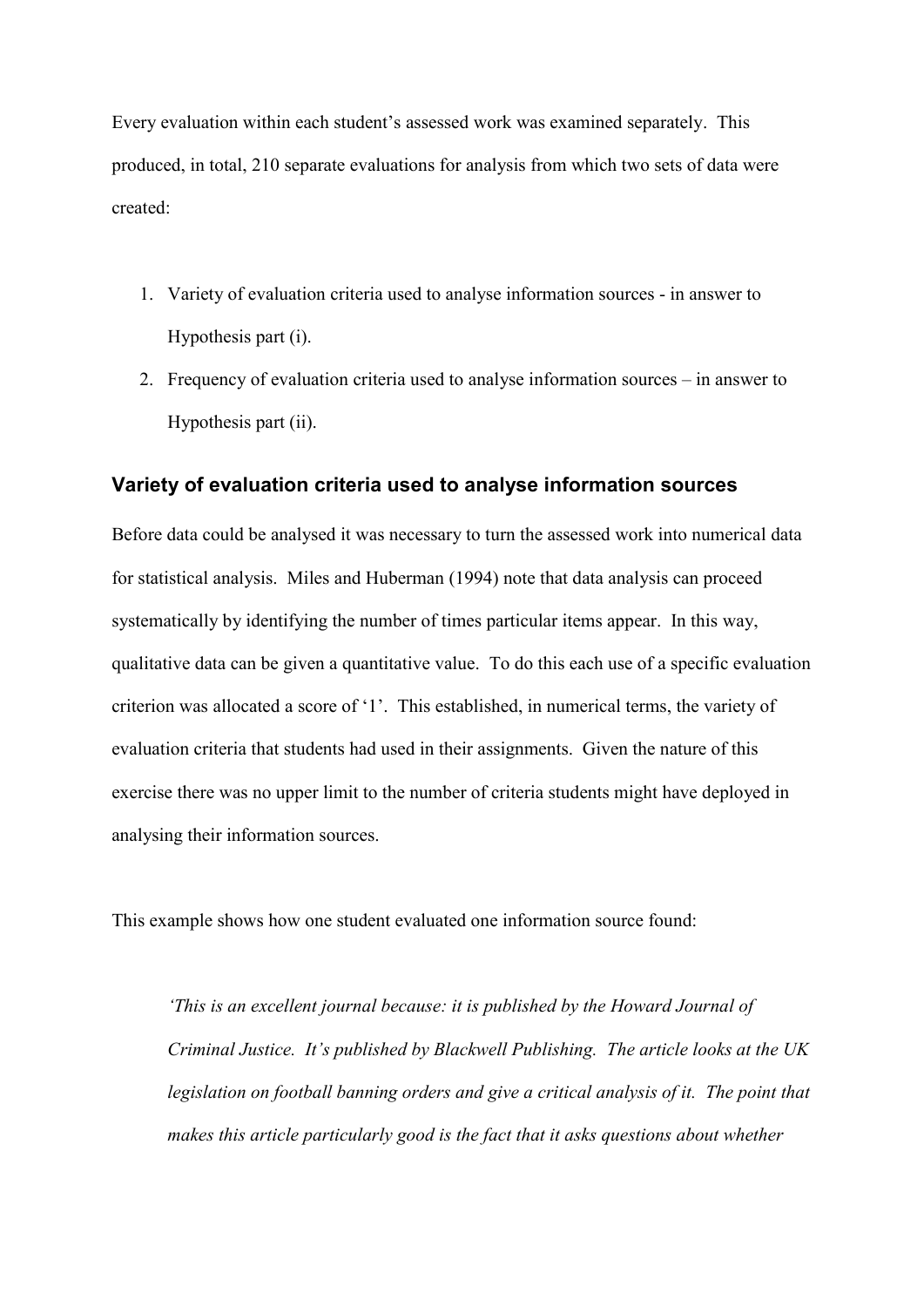*football banning orders work as a deterrent to football hooliganism. It was published this year which makes it a fantastic peace of updated text to work from.'*

The way in which evaluation criteria were made into a numerical score is illustrated here. This is an example of how students had used the 'authority' criterion in their assessed work to evaluate an information source:

*''This is an excellent journal because: it is published by the Howard Journal of Criminal Justice. It's published by Blackwell Publishing [...]'*

In this example the student has used the 'currency' criterion in their assessed work:

*'[...] It was published this year* [2006] *which makes it a fantastic peace of updated text to work from.''*

This further instance exemplifies that the 'relevance' criterion has been used in a piece of assessed work:

'*'[...] The point that makes this article particularly good is the fact that it asks questions about whether football banning orders work as a deterrent to football hooliganism [...]'*

Hence, each instance of a particular evaluation criterion used was allocated one point. Therefore (with respect to hypothesis part (i)), for the assessed work where currency, relevance and authority criteria were used a score of '3' was recorded. Where a student used only one type of criterion alone for example, the relevance criterion across the assessed work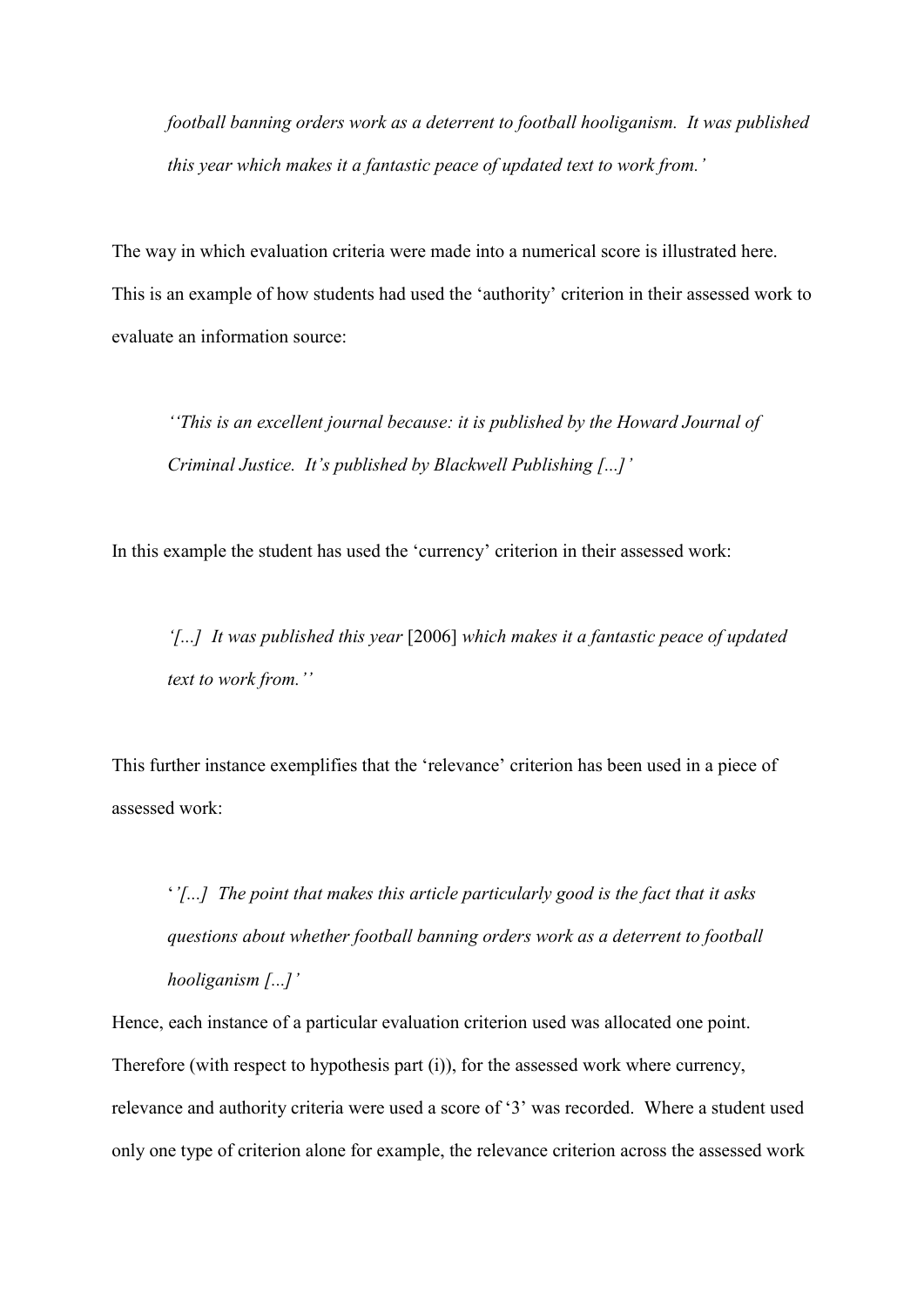then the score allocated was '1'. A summary of scores for each Group is shown in Table 5 below.

## **Table 1: Descriptive statistics for variety of evaluation criteria**

|                    | <b>Group A</b>       | <b>Group B (intermediate)</b> | <b>Group C</b>  |
|--------------------|----------------------|-------------------------------|-----------------|
|                    | (experimental group) | group)                        | (control group) |
|                    | $n = 14$             | $n = 11$                      | $n = 10$        |
| Means              | 3.29                 | 2.09                          | 2.20            |
| Standard deviation | 1.59                 | 1.22                          | 1.23            |

Results are summarised diagrammatically in Figure 21 below:

**Figure 1: Variety of evaluation criteria used, expressed as a mean** 

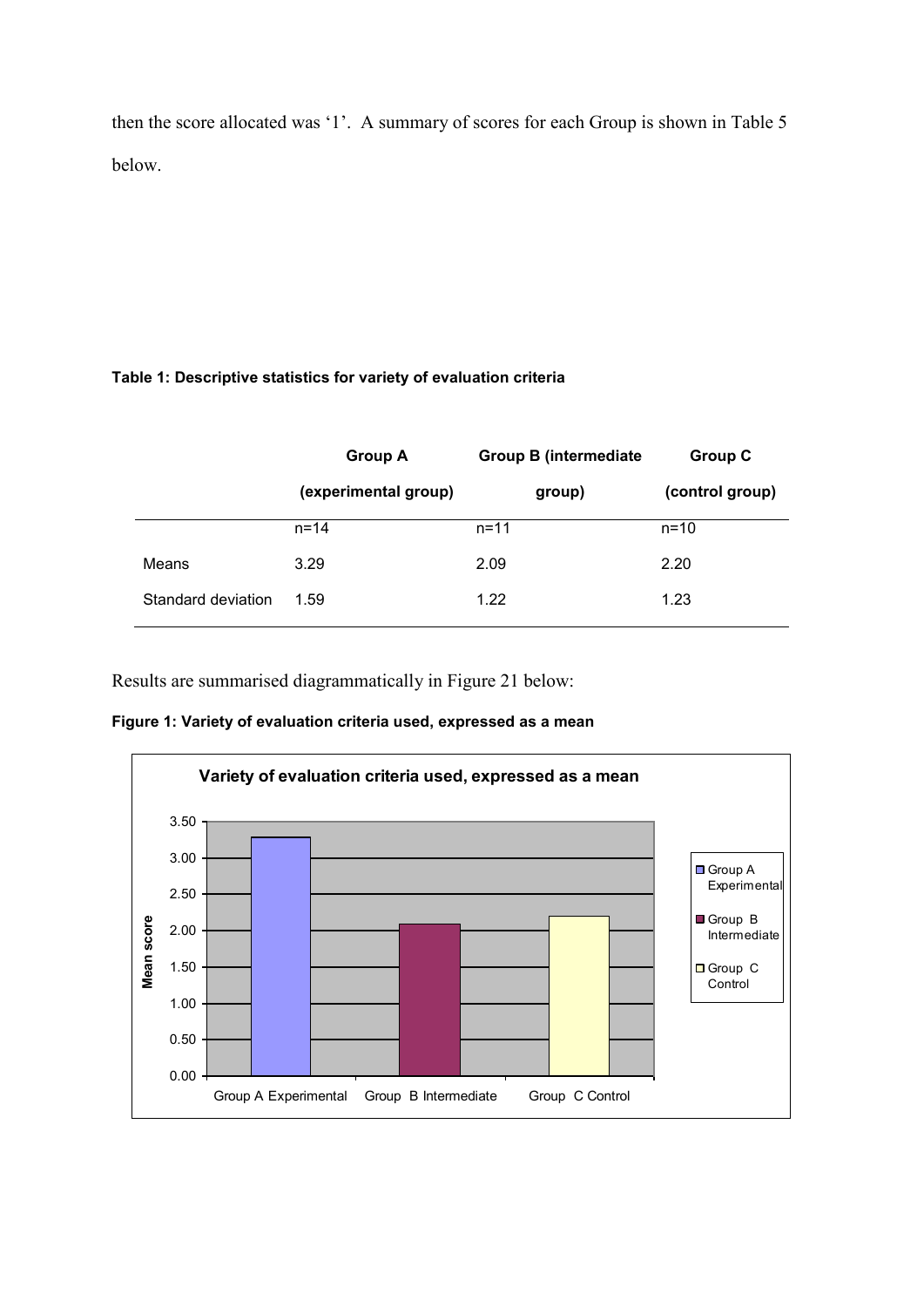The descriptive statistics in Figure 1 above illustrates the differences between the three groups with Group A (experimental group) scoring much higher in this analysis than either Groups B or C. The one–way ANOVA showed that these differences are not statistically significant. This indicates that students in Group A (experimental group) used a greater variety of evaluation criteria in their work than either groups B or C, but that this greater use is not statistically significant.

To further investigate the possible significance of the results  $\eta^2$  (*Eta squared*) was used to examine the 'effect size' for these results. . Running the test  $\eta^2$  (*Eta squared* where partial Eta squared for the Group is 0.152) and then inspecting appropriate tables in Clark-Carter (2004, p604) indicates that with such a large effect size to replicate this study with statistical power of 0.8 in a future study would require at least nineteen (19) subjects per condition. In short, a large effect size exists for these results and means that if this part of the study was carried out again with nineteen subjects per condition it would have produced statistically significant results.

It is argued that in taking into account these statistics as a whole both the statistically significant results, effect size plus the descriptive statistics support the view that Hypothesis (i) can be upheld.

#### **Frequency of evaluation criteria used to analyse information sources**

Every instance that a criterion was used in the assessed work was noted to establish how often students were using these evaluation criteria in their assignment.

To transform the total number of instances that students used criteria per information source into numerical data for analysis each instance of an evaluation criterion recorded was allocated a score of '1'. This established, in numerical terms, the total number of instances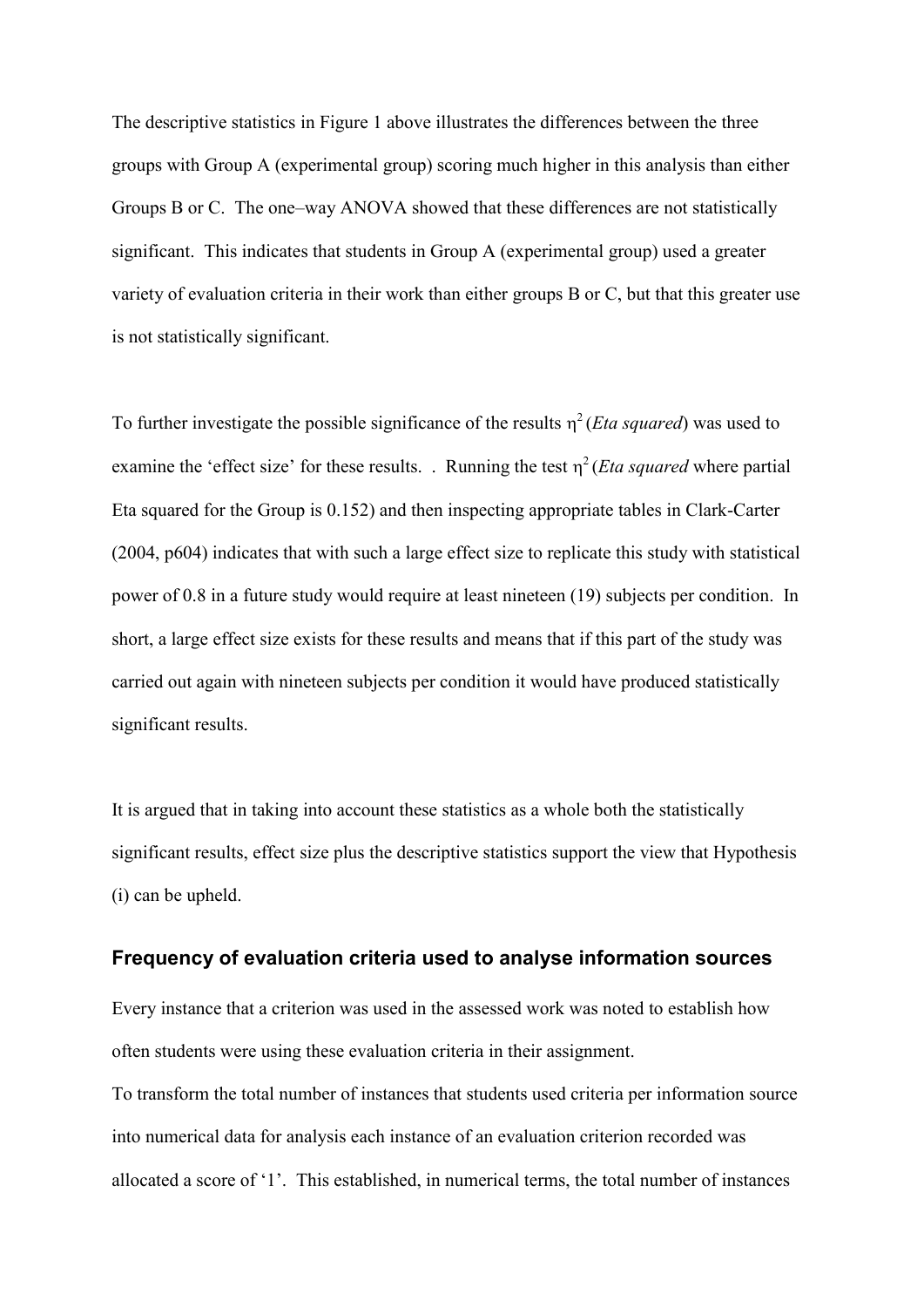evaluation criteria were used in their assignments. Hence, for example a student who used three types of relevance criteria, two currency criteria and two authority criteria across their assessed work would be allocated a score of '7'. If this same student evaluated ' $6$ <sup>'1</sup> sources in total in their assignment then their average score would be '7' divided by '6' giving a numerical value of '1.17', illustrated in the formula below:

| Average number of instances | number of instances of criteria used  |  |
|-----------------------------|---------------------------------------|--|
| of evaluation criteria per  | number of sources evaluated           |  |
| information source cited    |                                       |  |
| Average                     | $= 1.17$ (rounded to two decimal<br>7 |  |
|                             | 6<br>places)                          |  |

Scores obtained are shown in Table 6 below:

#### **Table 2: Averaged frequency of evaluation criteria used per source cited descriptive statistics**

|                    | <b>Group A</b>       | <b>Group B (intermediate)</b> | <b>Group C</b>  |
|--------------------|----------------------|-------------------------------|-----------------|
|                    | (experimental group) | group)                        | (control group) |
|                    | $n = 14$             | $n = 11$                      | $n = 10$        |
| Means              | 3.39                 | 2.64                          | 2.47            |
| Standard deviation | 1.12                 | 1.05                          | 1.07            |

Scores are summarised diagrammatically in Figure 2 below:

<sup>&</sup>lt;sup>1</sup> In theory all students should have evaluated six sources that is, two books, two journal articles and two web pages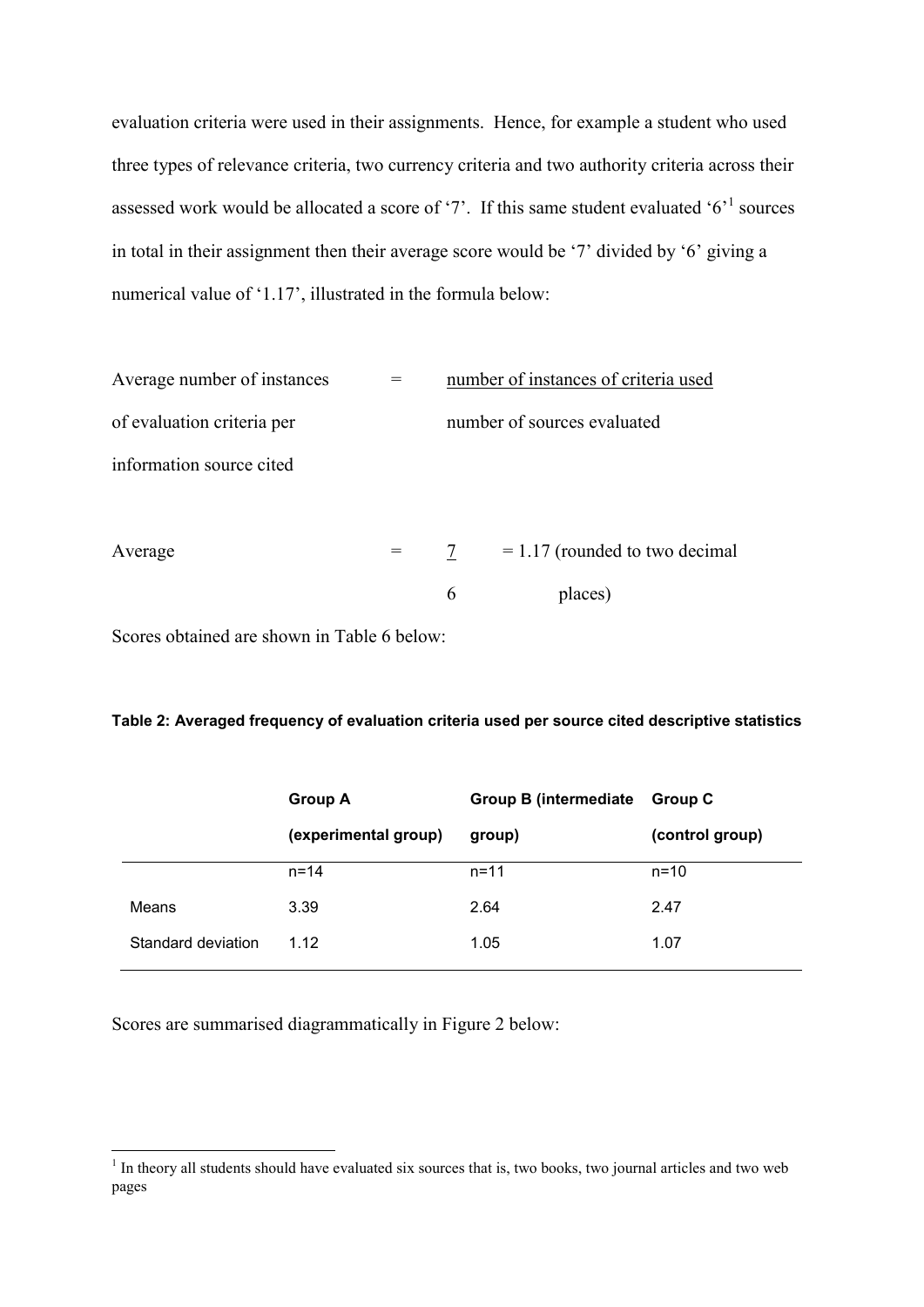**Figure 2: Averaged frequency of evaluation criteria per information source cited expressed as** 





Raw data scores for Group C (Control Group) have one 'outlier' – a datum which appears to be unusually high with respect to the other data gathered in the group. However, because this is real data from a real event (an assignment) it is assumed that this datum should be included in the analysis.

Using the one-way ANOVA established that differences in scores were not statistically significantly different between Groups. However, it can be seen in Figure 2 that the averaged scores were greater for Group A (experimental group) over Groups B (intermediate group) and C (Control Group).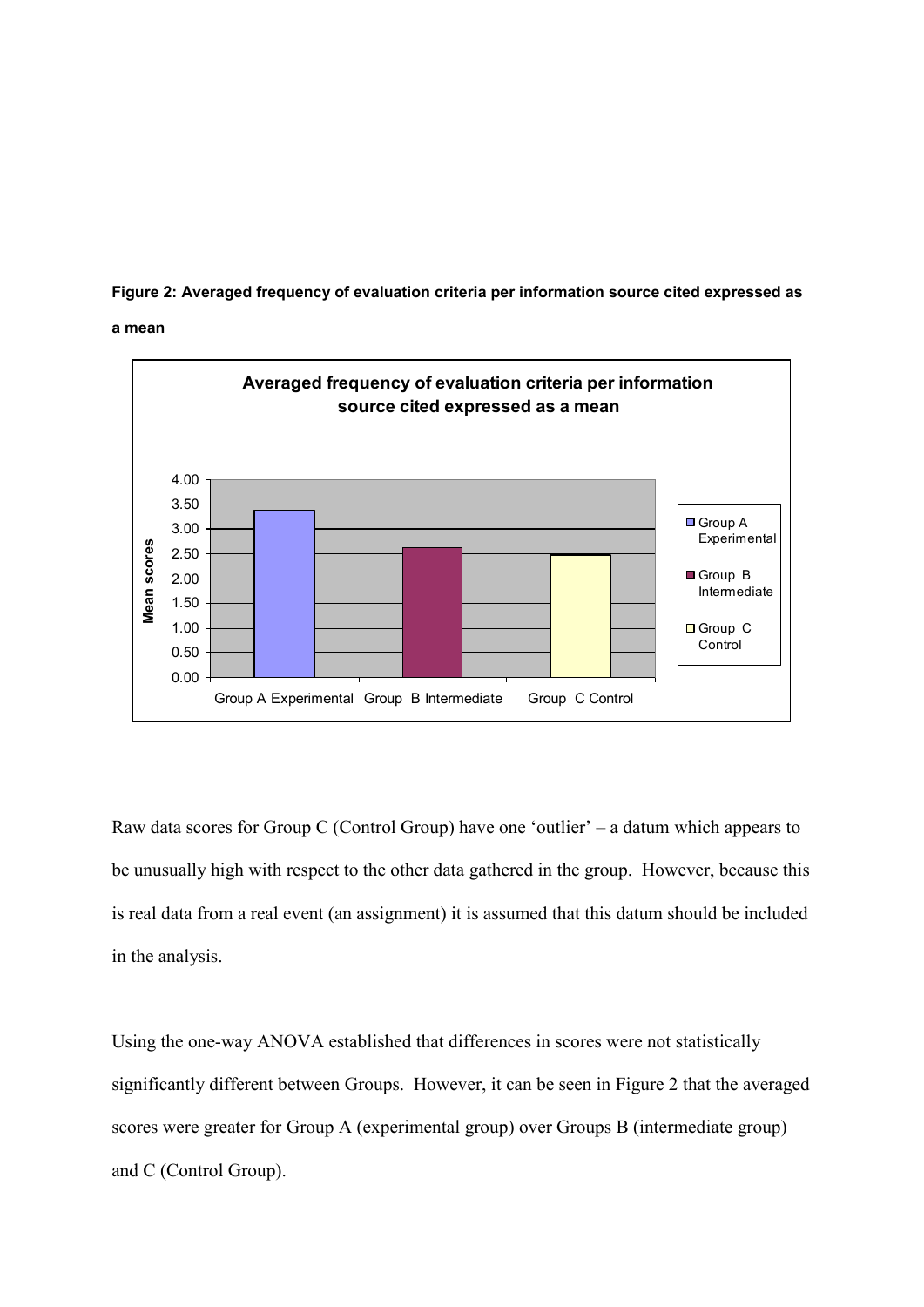Again, by using the effect size measure, as calculated for 'Variety of evaluation criteria' using the same method as outlined above, demonstrates a large effect size for eta squared. Running the test  $\eta^2$  (*Eta squared* where partial Eta squared for the Group is 0.139) and then inspecting appropriate tables in Clark-Carter (2004, p604) indicates a large effect size and that to gain a statistically significant result in a future study would require between 20 (twenty) and 25 (twenty five subjects) per condition.

Taking into account the large effect size between Groups for this test plus the differences observed in the descriptive statistics indicate that we can make the observation that Hypothesis (ii) may be upheld. Therefore, these results suggest that Group A (experimental group) are not only using a greater variety of criteria than Groups B and C, but that they are also deploying these criteria more often within their assessed work.

## *Discussion*

It can be seen that the written assignment task of finding and evaluating two books, two journal articles and two web pages causes students to engage in evaluating a range of information sources. However, it is those students who engaged in SML (Group A) who demonstrated the greatest deployment of the cognitive processes of *application*, *analysis and synthesis* in interacting with the sources they have found. This may be due in part to the online intervention which facilitates 'cognitive space' for discussion, reflection and sense making (Garrison et al, 2003). These states all appear to work concurrently in engaging with information sources. Figures 1 and 2 corroborates this view as it shows students who engaged in SML (Group A) are far more sensitised to a range of evaluation criteria which are applied more often in their assessed work than Groups B and C. The statistics show that Group A deployed a greater variety of evaluation criteria and with greater frequency. Whilst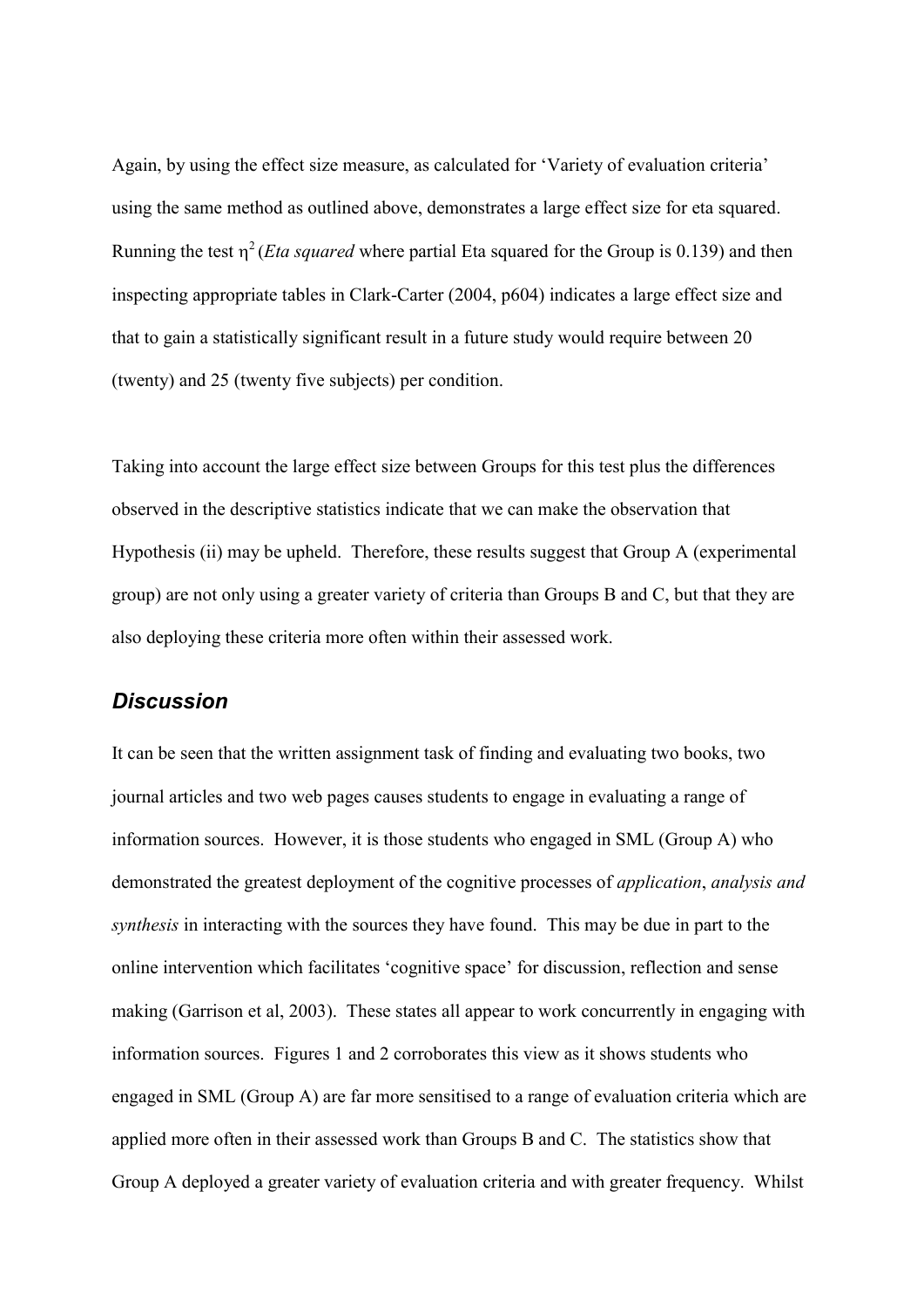these results were not statistically significant in themselves, effect size measures established that, had a larger sample been used, a more significant result would have been obtained between groups. This enables the hypothesis (i) to be upheld. Though statistically significant results were not found for differences between Groups A and C regarding the frequency of evaluation criteria, effect size calculations established a statistical difference, enabling hypothesis (ii) to be upheld. This not only shows the value of embedding IL in the curriculum but also indicates that using an array of teaching methods (as recommended by Markless & Streatfield, 2007) fosters increased learning. Furthermore, it tends to support the views of Mayes (1995) and Goodyear (2001) that tertiary courseware is the most successful in promoting deep learning.

Group A's ability to analyse information sources by deploying a range of IL evaluation criteria in a far more sophisticated way than Groups B and C is the most demonstrable effect that this intervention has had on students IL skills and the most interesting finding to emerge from this study. The evidence centres on the differences in the ways in which these groups used their newly learnt abilities to evaluate a variety of information. It is argued that this is significant because it demonstrates that this socially based interactive intervention has enabled participants to reach a high degree of cognitive (Bloom et al, 1956) or critical thinking (Moseley et al, 2004) or indeed 'deep learning' (Marton & Saljo, 1997) and begin to deploy the skills which define the information literate individual (Bruce, 1995; Bundy, 2004; ACRL, 2000; Andretta, 2006). In addition, by indicating the value of IL as a social as well as an individual activity in this way, it dovetails with the definition put forward by Walton  $\&$ Hepworth (2001) above. Finally, it shows that by using this intervention students' functional IL skills can be enhanced and so might alleviate some of the concerns raised by Cheuk (2002), Feldman (2004) and Breivik & Gee (2006) regarding students entering the workforce.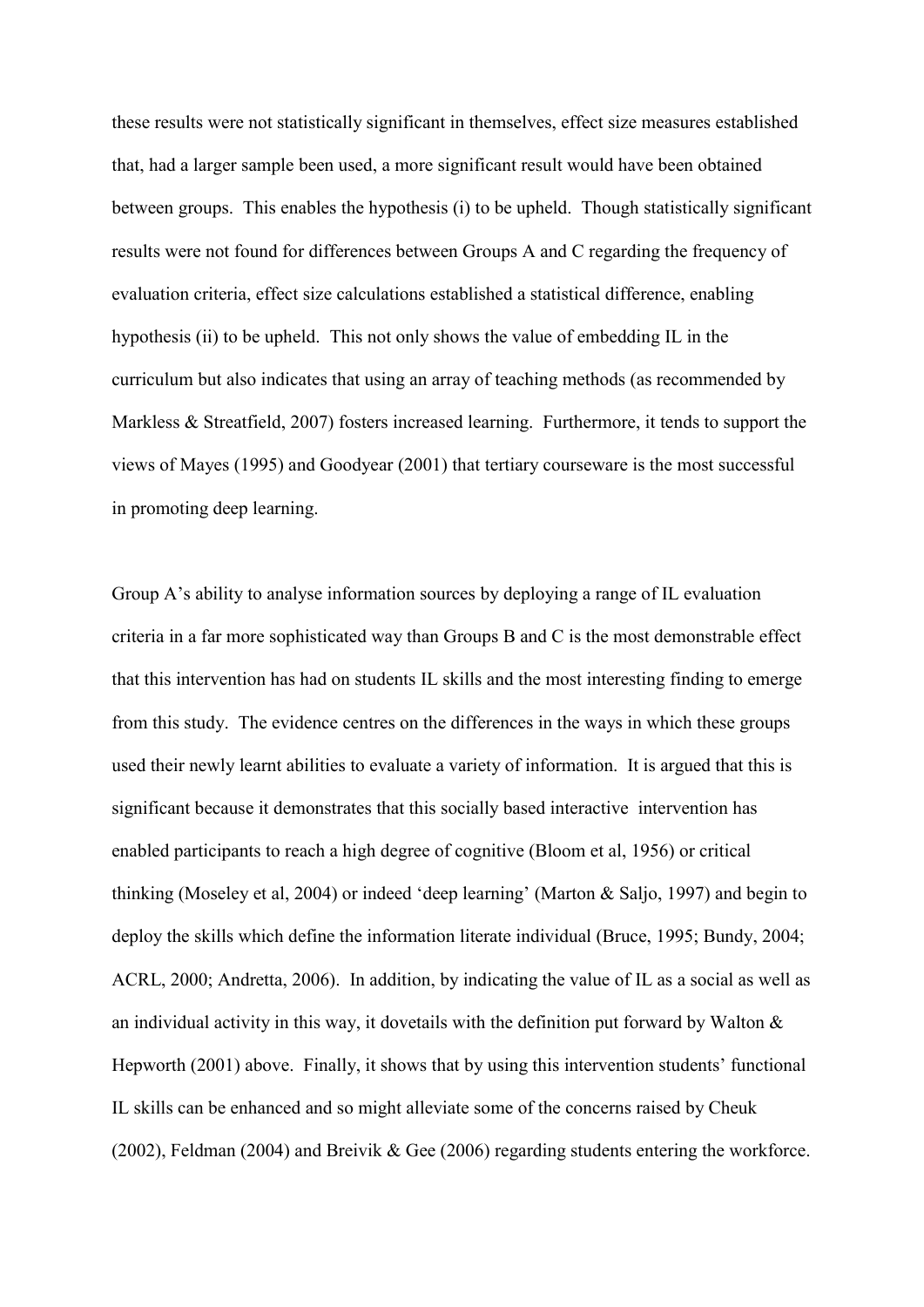These assertions tend to refute the claim made by the 'CIBER Report' (UCL, 2008) that once learners have left compulsory education their 'bad' searching habits are impossible to alter.

The rich data provided by the assessed work gives weight to the argument that to fully establish whether students have learnt to become information literate they should be given the opportunity to use these new skills by completing a formal assignment. It also corroborates the view of Buschman & Warner (2005) and Anderson & May (2010) that direct evidence, in the form of assignment data, can be used to test the efficacy of IL teaching. In so doing this research reaches beyond the anecdotal.

It would also appear that a by-product of this study is that assignment used here, and the subsequent analysis provides a potential model for assessing information discernment. At the very least it offers a model for further research.

## *Conclusion*

It is recognised that this study included participants from only one academic discipline and that these results may not be transferrable to other disciplines in HE. In addition, it is also accepted that the sample size is small and caution must be used when generalising from these data. Nevertheless, it is argued that these data lend weight to the view that the SML activity had enabled students in Group A (experimental group) to use their newly learned information literacy skills to the greatest effect and thereby demonstrate the greatest level of information discernment. The reasons why we can hold this view are because in the assessed work calculations indicate that whilst statistical significance is not present in either evaluation criteria test there is a large effect size for both. By taking into account effect size in this way, as recommended by Clark-Carter (2003; 2004) allows both parts of the hypothesis (i and ii) to be upheld. It also permits the conclusion to be made that if the study were to be replicated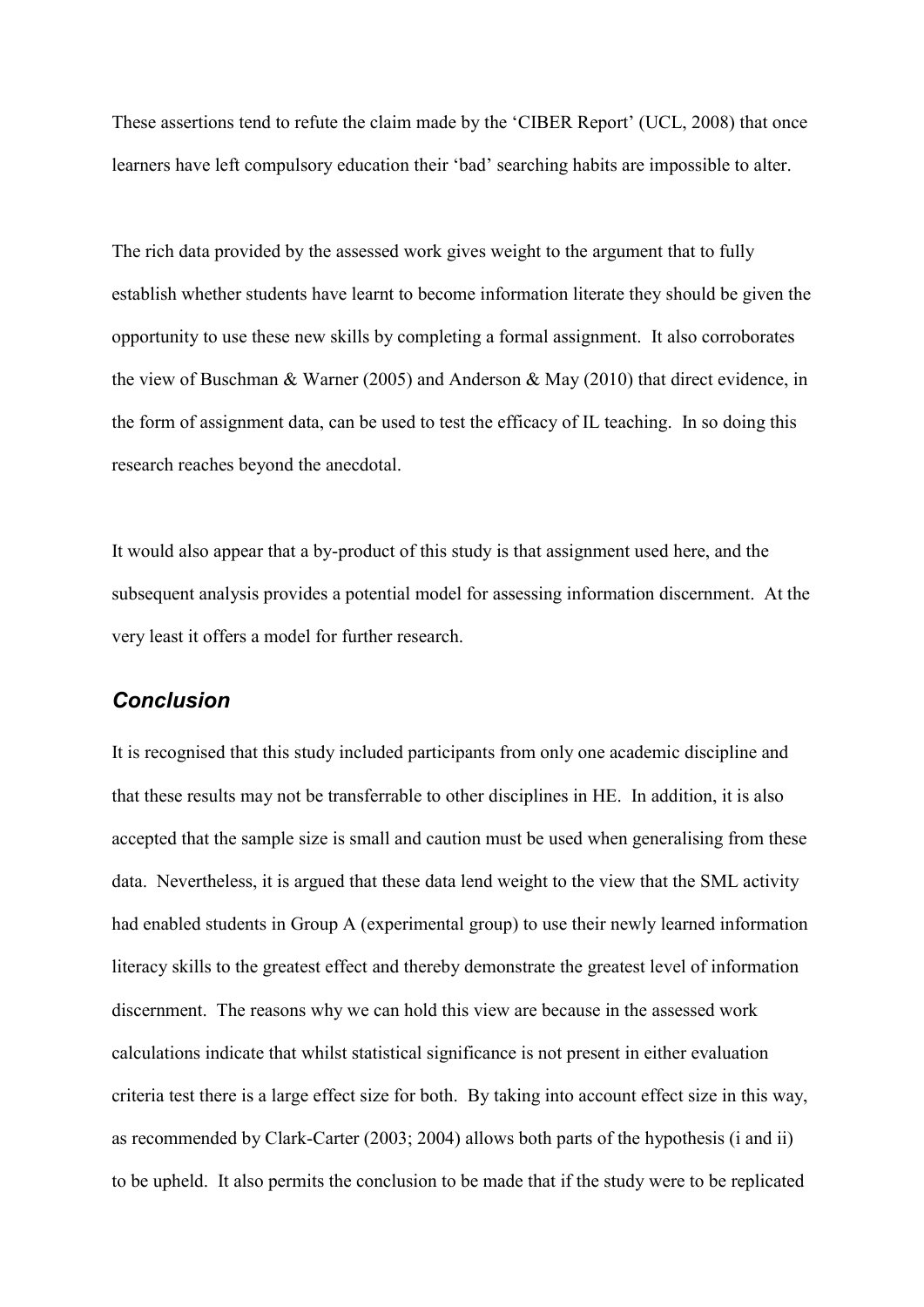with a larger sample size statistically significant results would be obtained. This view is further reinforced when these data are triangulated with qualitative data findings reported previously (Walton & Hepworth, 2011).

The  $\eta^2$  (*Eta squared*) statistical test proved a useful addition to the standard ANOVA. In the light of this it is recommended that practitioners consider using this test to further examine data that might appear, at first glanced, to be showing no significant differences or effects between groups.

In addition, to facilitate higher order learning it is strongly recommended that practitioners who deliver information literacy learning and teaching interventions seriously consider using a blended approach, which includes online discussion. Finally, it is also recommended that practitioners consider using the problem-based assignment presented here as a model for assessing higher order IL cognitive skills.

# *Bibliography*

Anderson, A & May, F. A. (2010). Does the method of instruction matter? An experimental examination of information literacy instruction in the online, blended and face-to-face classrooms. *Journal of Academic Librarianship*, 36, (6), pp495-500.

Andretta, S. (2006). *Information literacy: the new "pedagogy of the question"*. In: Walton, G. & Pope, A. (eds.). *Information literacy: recognising the need. Staffordshire University Stoke-on-Trent, United Kingdom, 17 May 2006*. Oxford: Chandos, pp13-20.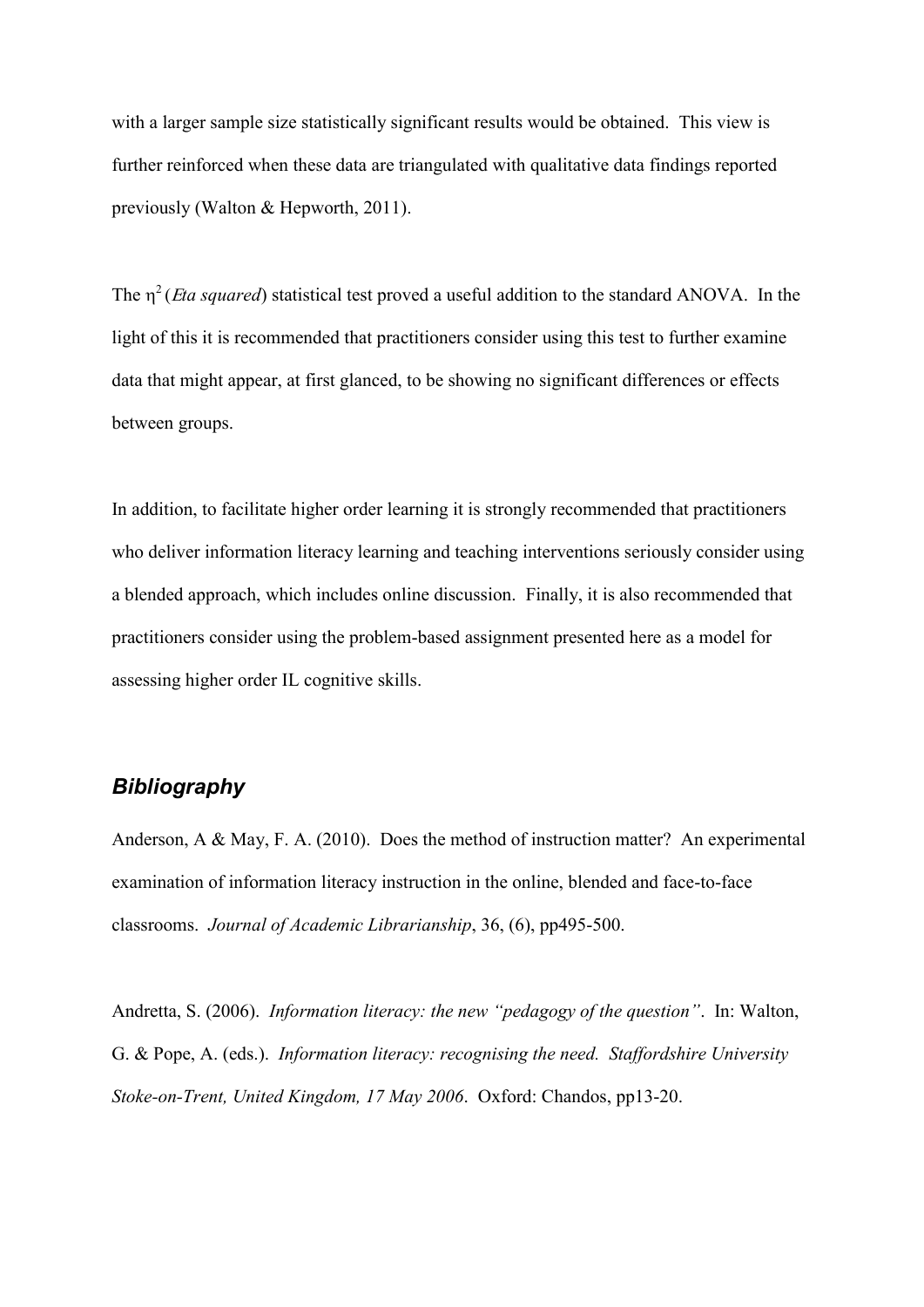Association of College & Research Libraries (ACRL): a division of the American Library Association (ALA) (2000). *Information Literacy Competency Standards for Higher Education*. Chicago: American Library Association. [Online] <http://www.ala.org/ala/mgrps/divs/acrl/standards/standards.pdf>(accessed 5 June 2011).

Beetham, H. & Sharpe, R. (eds.) (2007). *Rethinking pedagogy for a digital age*. *Designing and delivering e-learning*. London: Routledge.

Big Blue Project (2002). *The Big Blue: information sills for students: Final Report*. [Online] <http://www.leeds.ac.uk/bigblue/finalreport.html>(accessed 5 June 2011).

Bloom, B. S., Engelhart, D., Furst, E. J., Krathwohl, D. A. and Hill, W. H. (1956). *Taxonomy of educational objectives: the classification of educational goals: handbook 1: cognitive domain*. New York: David McKay Company Inc.

Breivik, P. S. & Gee, E. G. (2006). *Higher education in the internet age. Libraries creating a strategic edge*. Westport: Praeger.

Bruce, C. S. (1995). Information literacy: a framework for higher education. *Australian Library Journal*, August pp158-170.

Bryman, A. (2004). *Social research methods.* (2<sup>nd</sup> edn.). Oxford: Oxford University Press.

Bundy, A. (2004*). Australian and New Zealand information literacy framework: principles, standards and practice.* (2<sup>nd</sup> edn.). Adelaide: Australian and New Zealand Institute for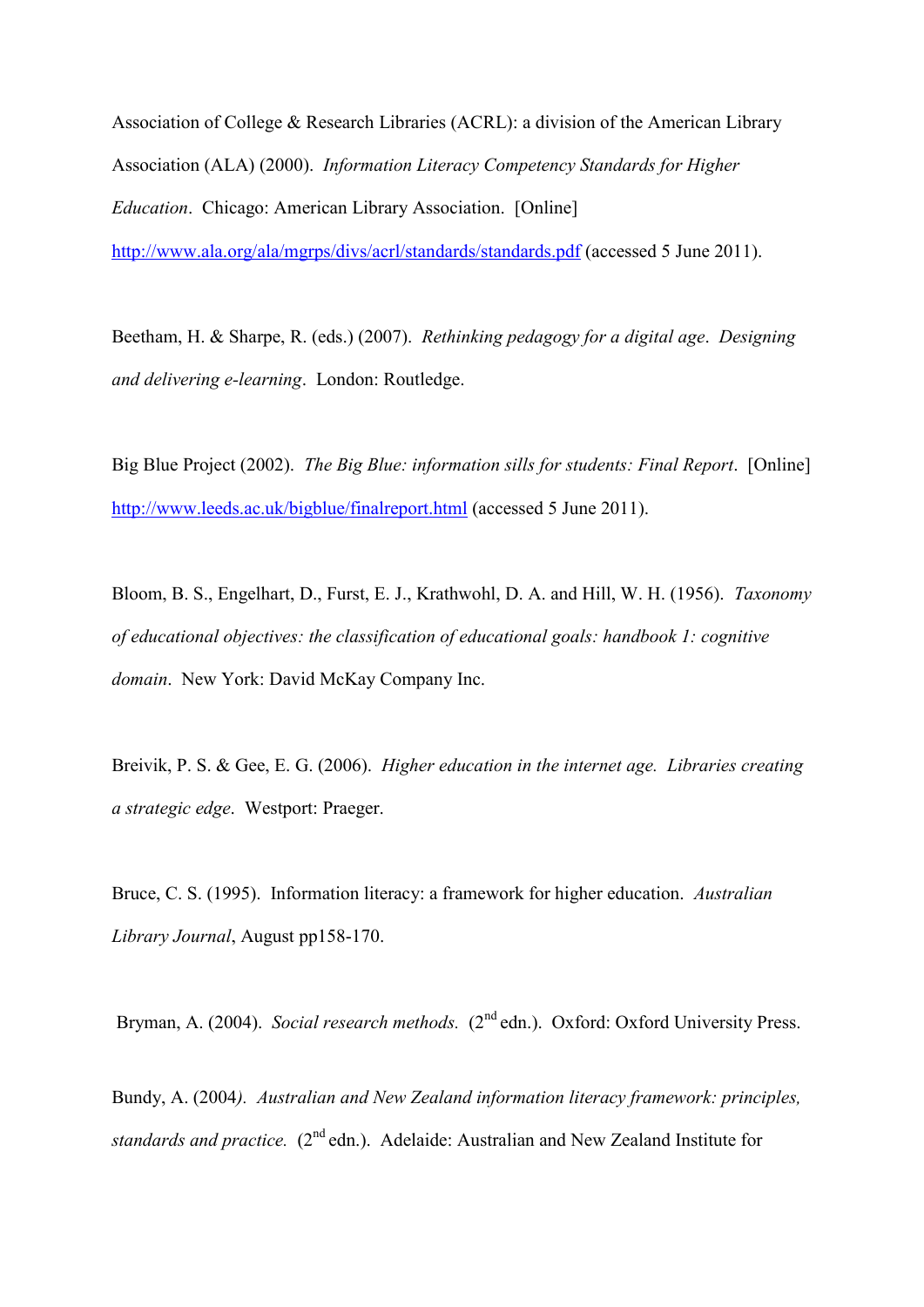Information Literacy. [Online] [http://www.caul.edu.au/content/upload/files/info](http://www.caul.edu.au/content/upload/files/info-literacy/InfoLiteracyFramework.pdf)[literacy/InfoLiteracyFramework.pdf](http://www.caul.edu.au/content/upload/files/info-literacy/InfoLiteracyFramework.pdf) (accessed 5 June 2011).

Buschman, J. & Warner, D.A. (2005). Researching and shaping information literacy initiatives in relation to the web: some framework problems and needs. *Journal of Academic Librarianship*, 31 (3), pp12-18.

Buzzetto-More, N. (2009). *Using web-enabled project-based learning to build information literacy*. **In** Leaning, M. (ed) (2009). *Issues in information and media literacy: criticism, history and policy*. California: Informing Science Press, pp51-74).

Cheuk, B. (2002). *Information literacy in the workplace context: issues, best practices and challenges, July 2002, White Paper prepared for UNESCO, the U.S. National Commission on Libraries and Information Science, and the National Forum on Information Literacy, for use at the Information Literacy Meeting of Experts, Prague, The Czech Republic*. [Online] <http://www.nclis.gov/libinter/infolitconf&meet/papers/cheuk-fullpaper.pdf>(accessed 18 March 2008).

Clark-Carter, D. (2003). Effect size: the missing piece in the jigsaw. *The Psychologist*, 16 (12), pp636-638.

Clark-Carter, D. (2004). *Quantitative psychological research: a student's handbook*. Hove: Psychology Press.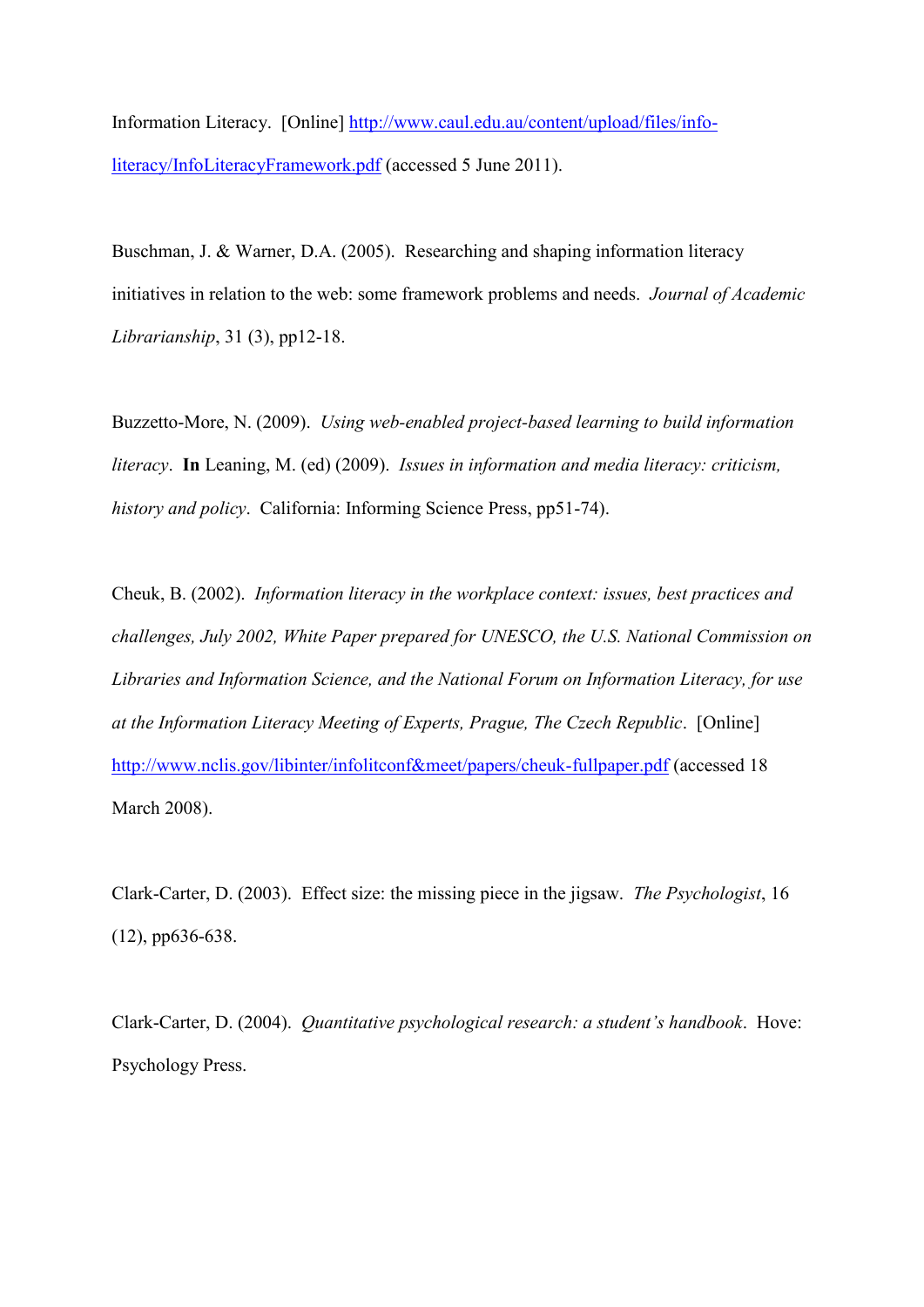Cook, D. & Cooper, N. (eds.) (2006). *Teaching information literacy skills to social sciences students and practitioners: a casebook of applications.* Chicago: American Library Association.

Fain, M. (2011). Assessing information literacy skills development in first year students: a multi-year study. *Journal of Academic Librarianship*, 37 (2), pp109-119.

Feldman, S. (2004). The high cost of not finding information. *KM World Magazine,* March 1. [Online]<http://www.kmworld.com/Articles/ReadArticle.aspx?ArticleID=9534>(accessed 5 June 2011).

Garrison, D. R. & Anderson, T., Garrison, R. (2003). *E-learning in the 21st century: a framework for research and practice*. London: Routledge-Falmer.

Goodyear, P. (2001). *Effective networked learning in higher education: notes and guidelines. Networked Learning in Higher Education Project: JISC Committee for Awareness Liaison and Training (JCALT). Volume 3 of the Final Report to JCALT.* Lancaster University: Centre for Studies in Advanced Learning Technology. [Online] [http://csalt.lancs.ac.uk/jisc/guidelines\\_final.doc](http://csalt.lancs.ac.uk/jisc/guidelines_final.doc) (accessed 5 June 2010).

Great Britain: HM Government, Department for Innovation, Universities and Skills (2007). *World class skills: implementing the Leitch Review of skills in England.* [Online] [http://www.dfes.gov.uk/skillsstrategy/uploads/documents/World%20Class%20Skills%20FIN](http://www.dfes.gov.uk/skillsstrategy/uploads/documents/World%20Class%20Skills%20FINAL.pdf) [AL.pdf](http://www.dfes.gov.uk/skillsstrategy/uploads/documents/World%20Class%20Skills%20FINAL.pdf) (accessed 15 December 2008).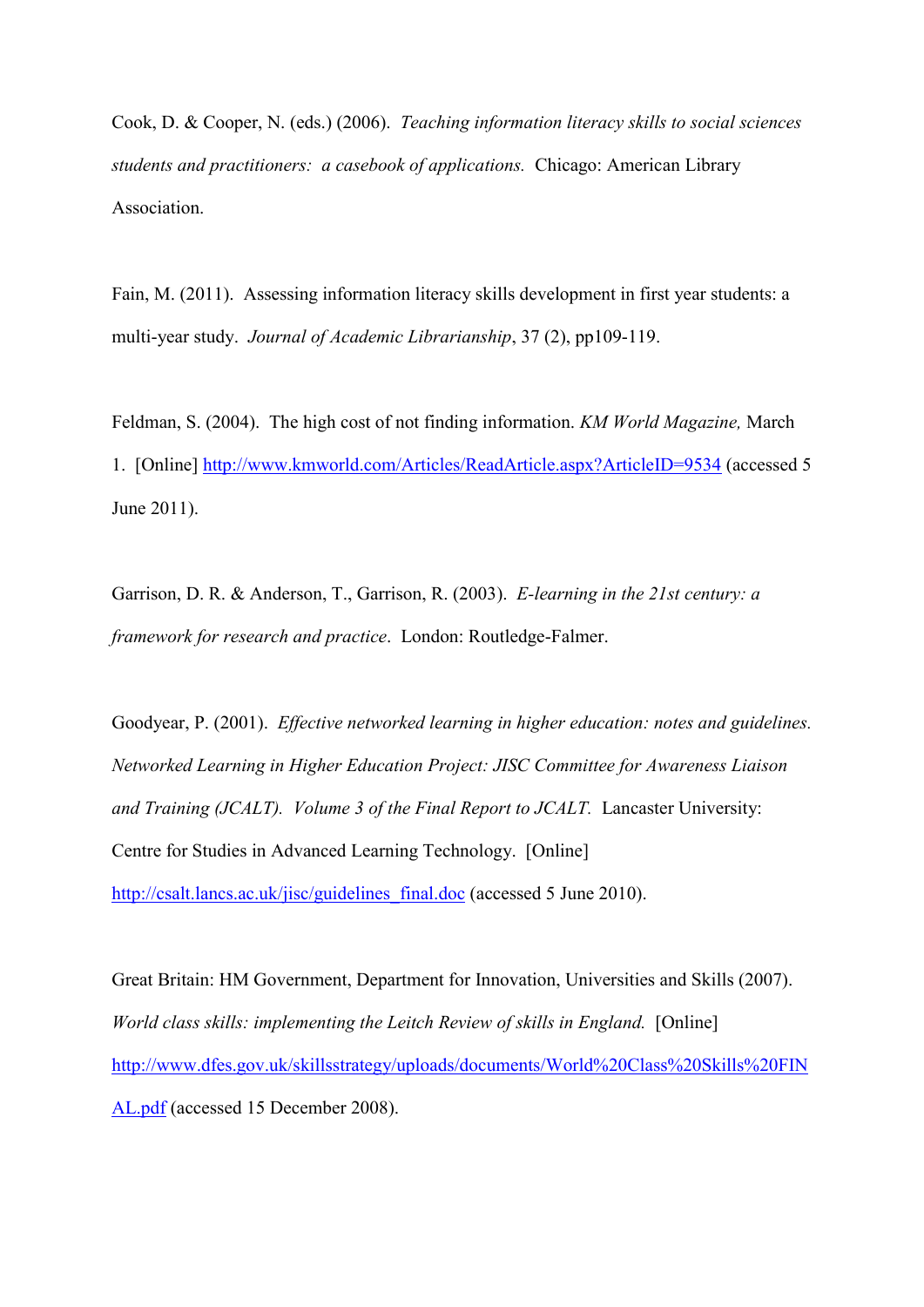Great Britain: HM Treasury (2006). *Leitch Review*. [Online] [http://www.hm](http://www.hm-treasury.gov.uk/independent_reviews/leitch_review/review_leitch_index.cfm)[treasury.gov.uk/independent\\_reviews/leitch\\_review/review\\_leitch\\_index.cfm](http://www.hm-treasury.gov.uk/independent_reviews/leitch_review/review_leitch_index.cfm) (accessed 5 June 2011).

Healey. M. & Jenkins, A. (2009). *Developing undergraduate research and inquiry: a summary*. York: Higher Education Academy.

Hepworth, M. & Walton, G. (2009). *Teaching information literacy for inquiry-based learning*. Oxford: Chandos.

Jacobson, T. E. & Xu, L. (2004). *Motivating students in information literacy classes*. New York: Neal-Schumann Inc.

JISC infoNet (2004). *InfoKit: effective use of VLE's: introduction to VLE's.* [Online] [http://www.jiscinfonet.ac.uk/InfoKits/effective-use-of-VLEs/intro-to-VLEs/index\\_html](http://www.jiscinfonet.ac.uk/InfoKits/effective-use-of-VLEs/intro-to-VLEs/index_html) (accessed 5 June 2011).

Kasowitz-Scheer, A. & Pasqualoni, M. (2002). Information literacy instruction in higher education: trends and issues. *ERIC digest*: ERIC Identifier: ED465375. [Online] <http://www.ericdigests.org/2003-1/information.htm>(Accessed 5 June 2010).

Khalifa, M., & Lam, R. (2002). Web-based learning: effects on learning process and outcome. *IEEE Transactions on Education*, 45(4), pp350-356.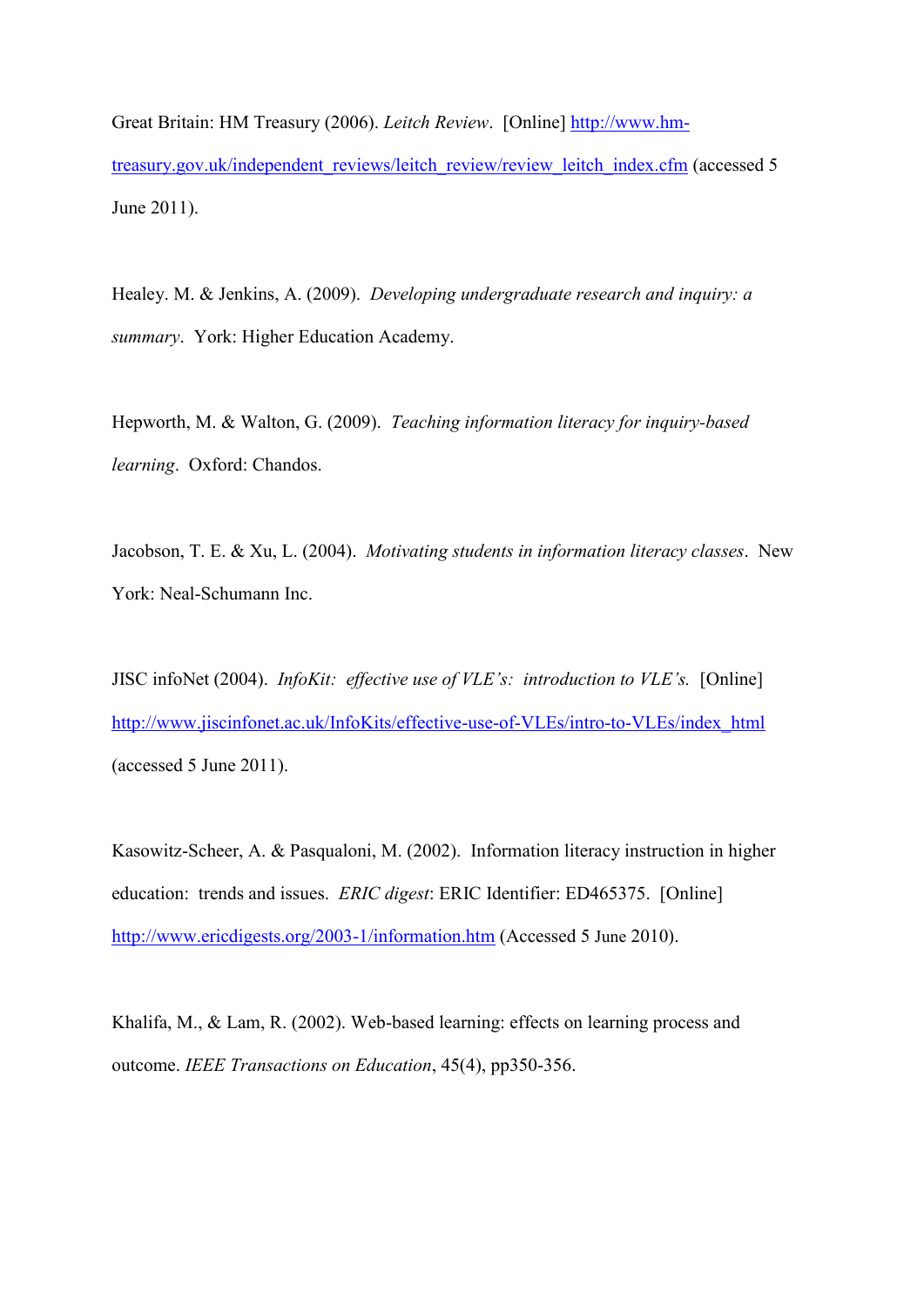Kuhlthau, C. C., (1987). *Information skills for an information society*. (Report ED 297740), ERIC Clearinghouse on Educational Resources, Syracuse NY. Quoted in: Bawden, D. & Robinson, L. (2002). Promoting literacy in a digital age: approaches to training for information literacy. *Learned Publishing*, 15 (4), pp297-301.

Laurillard, D. (1993). *Rethinking university teaching*. London: Routledge.

Leaning, M. (ed) (2009). *Issues in information and media literacy: criticism, history and policy*. California: Informing Science Press.

Littlejohn, A. & Higgison, C. A. (2003). *A guide for teachers. e-learning series number 3*. York: LTSN Generic Centre. [Online]

<http://www.dur.ac.uk/resources/its/lt/elearning/ELN063.pdf>(accessed 5 June 2011).

Lloyd, A. (2010). *Information literacy landscapes : information literacy in education, workplace and everyday contexts*. Oxford: Chandos.

Markless, S. & Streatfield, D. (2007). *Three decades of information literacy: redefining the parameters*. In: Andretta, S. (ed.) (2007). *Change and challenge: information literacy for the 21st century*. Adelaide: Auslib Press.pp15-36.

Marton, F. & Saljo, R. (1997). *Approaches to learning*. In: Marton, F. Hounsel, D. & Entwhistle, N. (eds.). *The experience of learning* (2<sup>nd</sup> edn.). Edinburgh: Scottish University Press, pp39-58.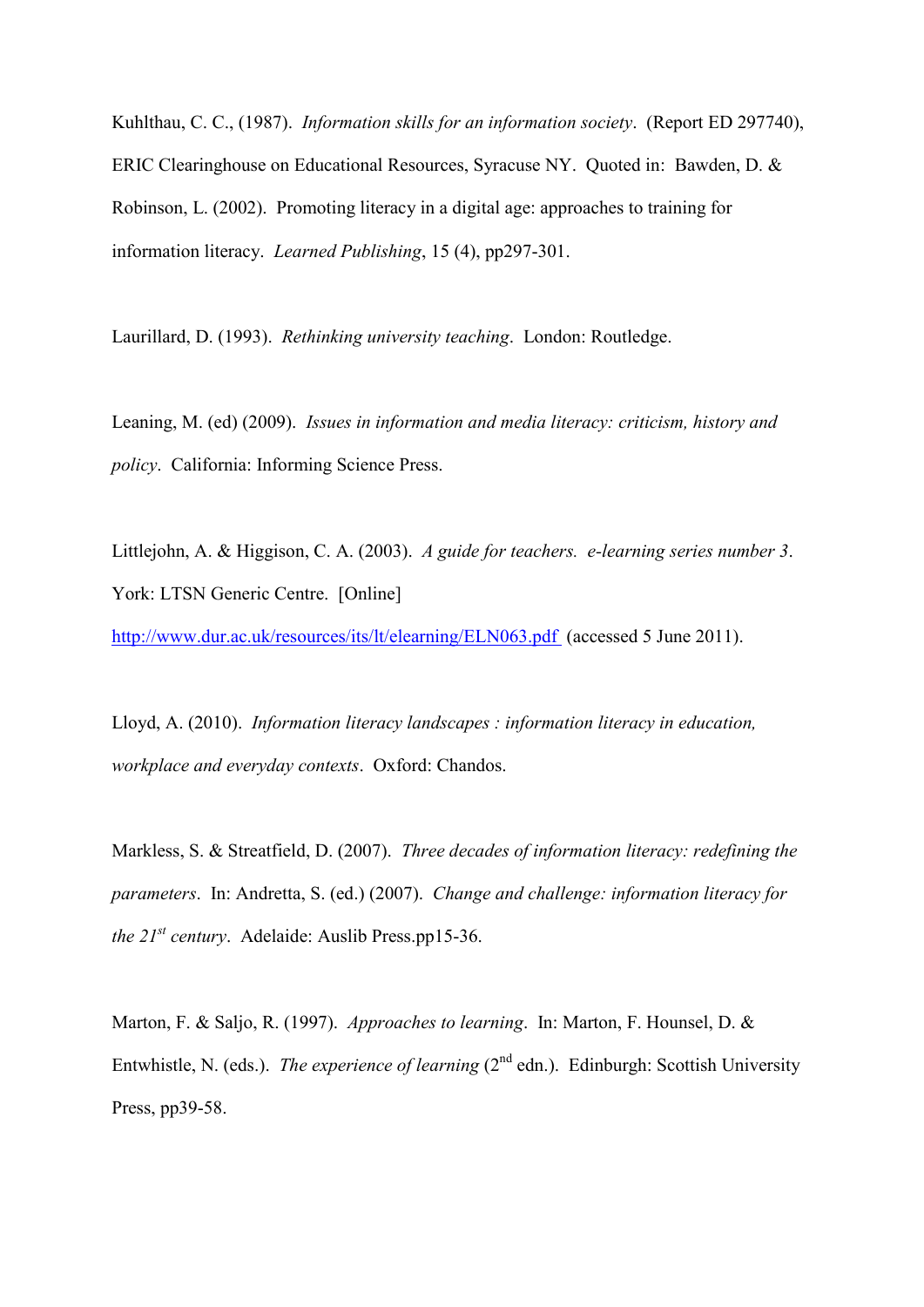Mayes, J. T. (1995). *Learning technology and groundhog day*. In: Strang, W., Simpson, V. B. & Slater, J. (eds.). *Hypermedia at work: practice and theory in higher education*. Canterbury: University of Kent Press, pp21-37.

Mayes, T. & de Freitas, S. (2004). *JISC e-learning models desk study: stage 2: review of elearning theories, frameworks and models (issue 1).* [Online] [http://www.jisc.ac.uk/uploaded\\_documents/Stage%202%20Learning%20Models%20\(Versio](http://www.jisc.ac.uk/uploaded_documents/Stage%202%20Learning%20Models%20(Version%201).pdf) [n%201\).pdf](http://www.jisc.ac.uk/uploaded_documents/Stage%202%20Learning%20Models%20(Version%201).pdf) (accessed 5 June 2011).

Mayes, T. & de Freitas, S. (2007). *Learning and e-learning: the role of theory*. In: Beetham, H. & Sharpe, R. (eds.). *Rethinking pedagogy for a digital age*. *Designing and delivering e-learning*. London: Routledge, pp13-25.

Miles, M. B. & Huberman, A.M. (1994). *Qualitative data analysis*: *an expanded*  sourcebook. (2<sup>nd</sup> edn.). Thousand Oakes: Sage.

McConnell, D. (2006). *E-learning groups and communities*. Berkshire: McGraw-Hill Education.

Moseley, D. Baumfield, V., Higgins, S., Lin, M., Newton, D., Robson, S., Elliot, J. and Gregson, M. (2004). *Thinking skills frameworks for post-16 learners: an evaluation. a research report for the Learning & Skills Research Centre*. Trowbridge: Cromwell Press.

Nicol, D. J. Minty, I. & Sinclair, C. (2003). The social dimensions of online learning. *Innovations in Education and Teaching International*, 40 (3) pp.270-280.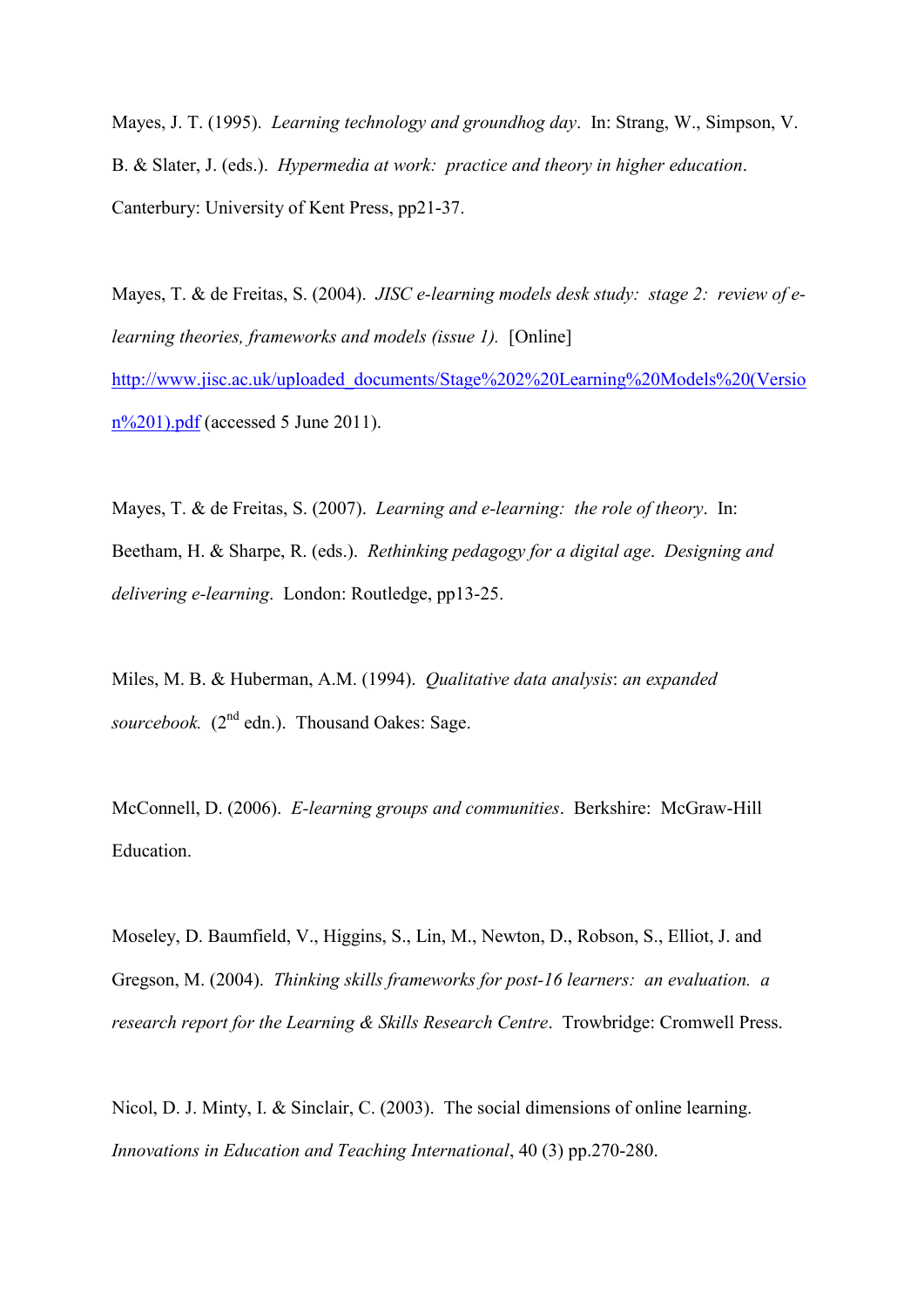Obama, B. (2009). *National information literacy awareness month, 2009. By the President of the United States of America. A proclamation.* [Online]

[www.whitehouse.gov/assets/documents/2009literacy\\_prc\\_rel.pdf](http://www.whitehouse.gov/assets/documents/2009literacy_prc_rel.pdf) *(*accessed 5 June 2011).

Pope, A. & Walton, G. (2009). *Information and media literacies: sharpening our vision in the twenty first century.* In: Leaning, M. (ed.). *Issues in information and media literacy*. California: Informing Science Press, pp1-29.

Ramsden, P. (1992). *Learning to teach in higher education*. London: Routledge.

Robson, C. (2002). *Real world research.* (2nd edn.). Oxford: Blackwell Publishing.

Salmon, G. (2004). *E-moderating: the key to teaching and learning online.* (2<sup>nd</sup> edn.). London: Routledge.

Society of College, National & University Libraries (SCONUL): Advisory Committee on Information Literacy (1999). *Information skills in higher education: a SCONUL position paper*. [Online]

[http://www.sconul.ac.uk/groups/information\\_literacy/papers/Seven\\_pillars2.pdf](http://www.sconul.ac.uk/groups/information_literacy/papers/Seven_pillars2.pdf) (accessed 5 June 2011).

Society of College, National & University Libraries (SCONUL): Working Group on Information Literacy. (2011). The SCONUL seven pillars of information literacy core model for Higher Education. [Online]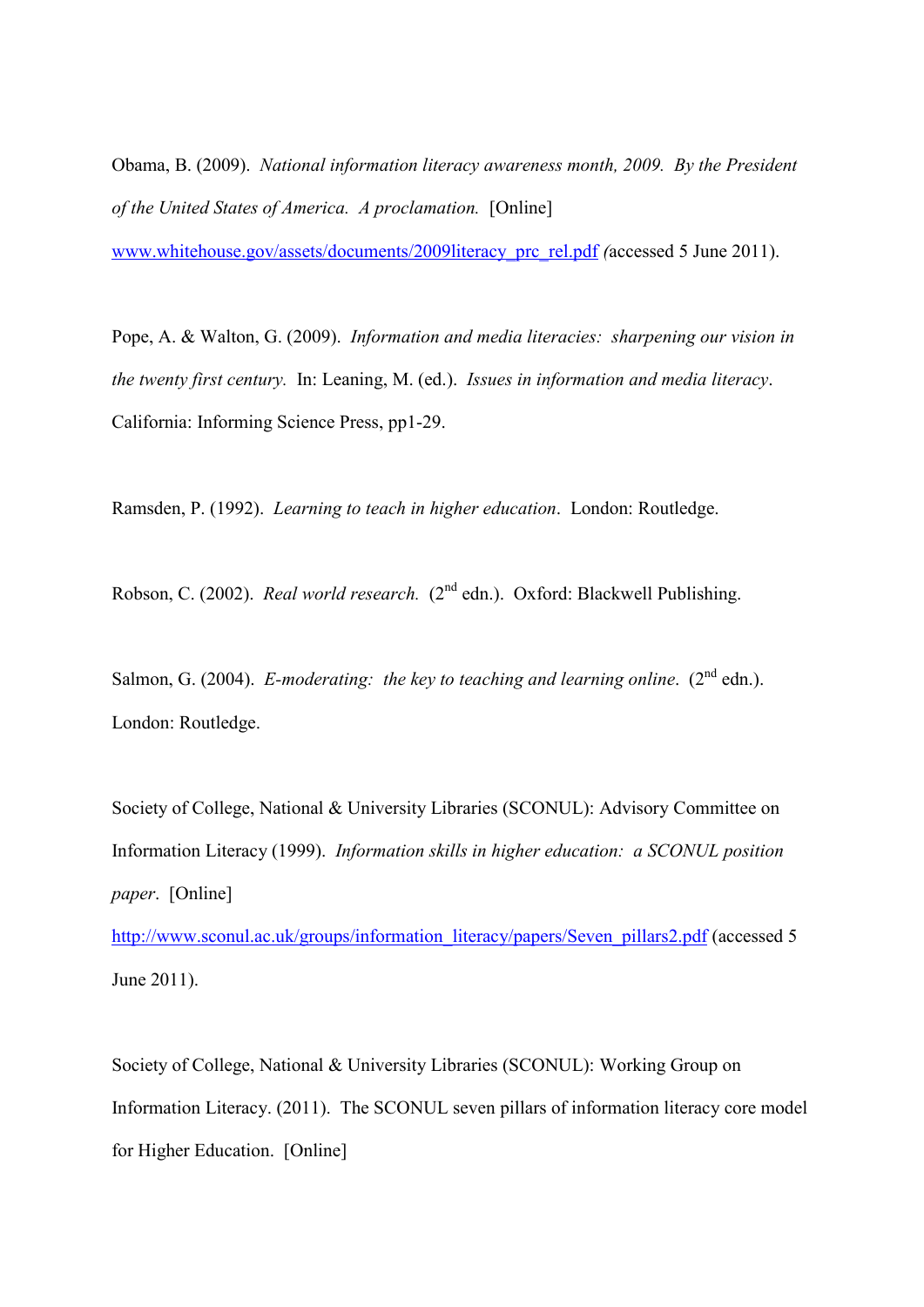[http://www.sconul.ac.uk/groups/information\\_literacy/publications/coremodel.pdf](http://www.sconul.ac.uk/groups/information_literacy/publications/coremodel.pdf) (accessed 5 June 2011)

Secker, J., Boden, D. & Price, G. (eds.) (2007). *The information literacy cookbook: ingredients, tasters and recipes for Success*. Oxford: Chandos.

UNESCO (2005). *Alexandria Proclamation on information literacy and lifelong learning. High Level Colloquium on Information Literacy and Lifelong Learning, in Alexandria, Egypt, on 6-9 November 2005*. [Online] [http://portal.unesco.org/ci/en/ev.php-](http://portal.unesco.org/ci/en/ev.php-URL_ID=20891&URL_DO=DO_TOPIC&URL_SECTION=201.html)[URL\\_ID=20891&URL\\_DO=DO\\_TOPIC&URL\\_SECTION=201.html](http://portal.unesco.org/ci/en/ev.php-URL_ID=20891&URL_DO=DO_TOPIC&URL_SECTION=201.html) (accessed 5 June 2011).

United States National Commission on Library and Information Science (USNCLIS) (2003). *The Prague Declaration. Towards an information literate society*. [Online] <http://www.nclis.gov/libinter/infolitconf&meet/post-infolitconf&meet/PragueDeclaration.pdf> (accessed 8 July 2008).

University College London (2008). *Information behaviour of the researcher of the future: a CIBER briefing paper, executive summary*. [Online]

<http://www.ucl.ac.uk/slais/research/ciber/downloads/ggexecutive.pdf>(accessed 5 June 2011).

Walsh, A. (2009). Information literacy assessment: where do we start? *Journal of Librarianship and Information Science*, 41 (1), pp19-28.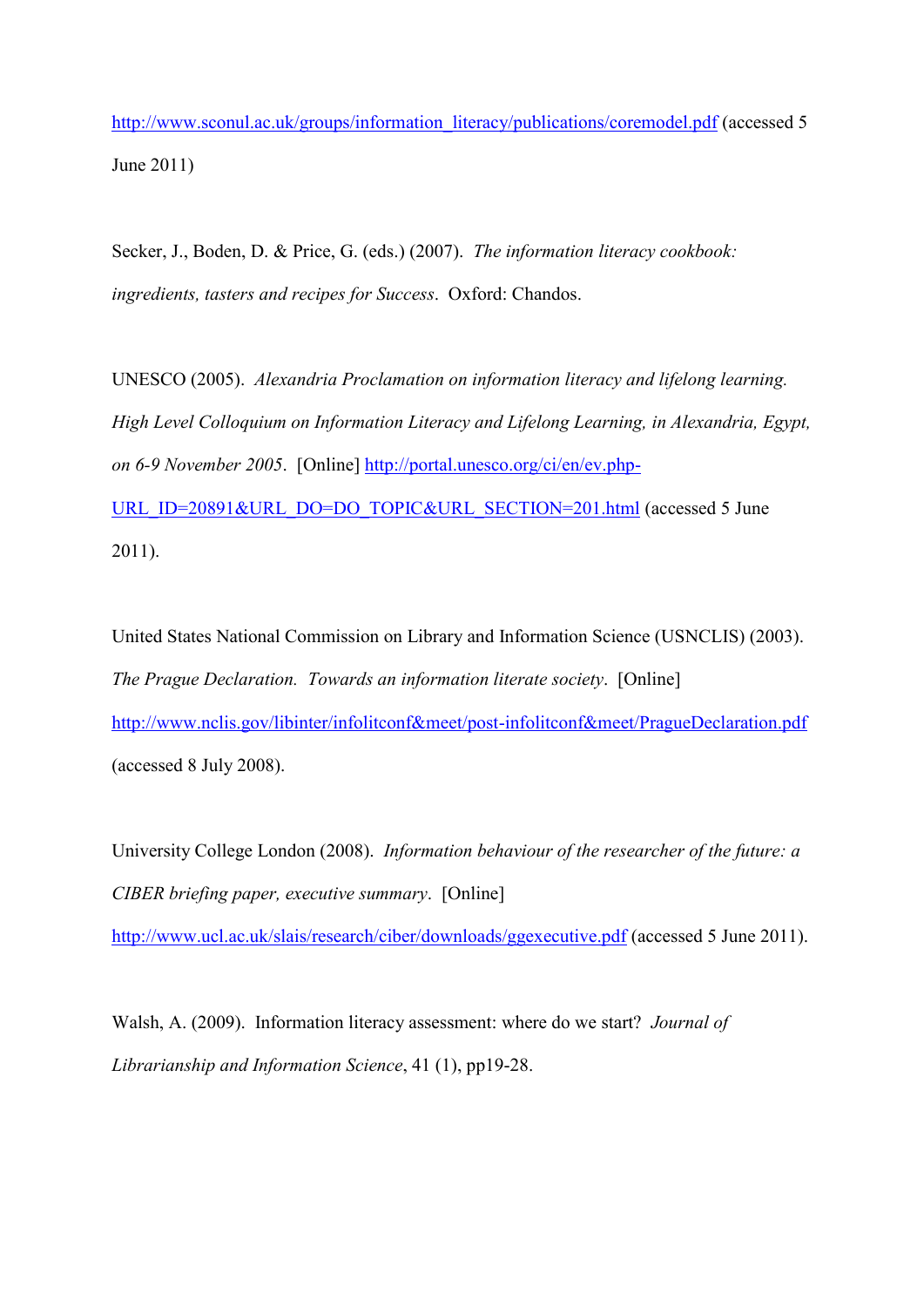Walton, G. (2009). *Developing a new blended approach to fostering information literacy*. Unpublished PhD Thesis: Loughborough University.

Walton, G. (2010). *From online discourse to online social networking, the e-learning Holy Grail?* In: Parkes, D. and Walton, G. (eds.). *[Web 2.0 and libraries: impacts, technologies](http://www.amazon.co.uk/Web-2-0-Libraries-Impacts-Technologies/dp/1843343460/ref=sr_1_2?ie=UTF8&s=books&qid=1197981877&sr=1-2)  [and trends.](http://www.amazon.co.uk/Web-2-0-Libraries-Impacts-Technologies/dp/1843343460/ref=sr_1_2?ie=UTF8&s=books&qid=1197981877&sr=1-2)* Oxford: Chandos, pp33-66.

Walton, G., Barker, J., Hepworth, M. & Stephens, D. (2007a). Using online collaborative learning to enhance information literacy delivery in a Level 1 module: an evaluation, *Journal of Information Literacy*, 1 (1), pp13-30. [Online]

<http://jil.lboro.ac.uk/ojs/index.php/JIL/article/view/RA-V1-I1-2007-2/3>(accessed 5 June 2011).

Walton, G., Barker, J., Hepworth, M. & Stephens, D. (2007b). *Facilitating information literacy teaching and learning in a level 1 sport and exercise module by means of collaborative online and reflective learning*. In Andretta, S. (Ed.) *Change and Challenge: Information Literacy for the 21st Century*. Adelaide: Auslib Press.

Walton, G. and Hepworth, M. (2011). A longitudinal study of changes in learners' cognitive states during and following an information literacy teaching intervention. *Journal of Documentation* 67 (3), pp449-479.

Webb, E., Jones, A., Barker, P. and van Schaik, P. (2004) Using e-learning dialogues in higher education, *Innovations in Education and Teaching International*, 41 (1), 93–103.